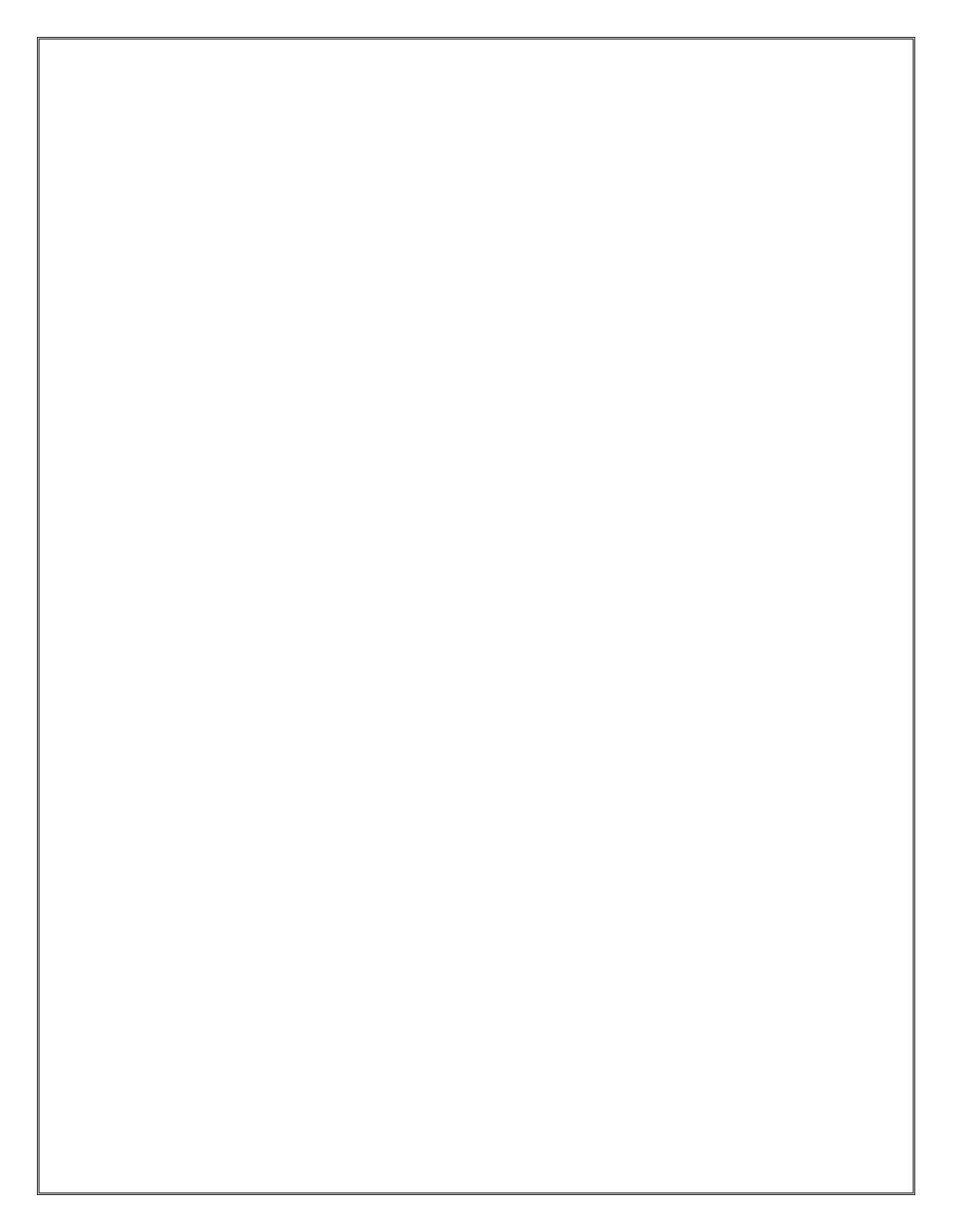Course Catalog

## Lubbock Hair Academy

2844 34th

Lubbock, Texas 79410

Phone 806.795.0806 \* Fax 806.797.9998

www.lubbockhairacademy.org

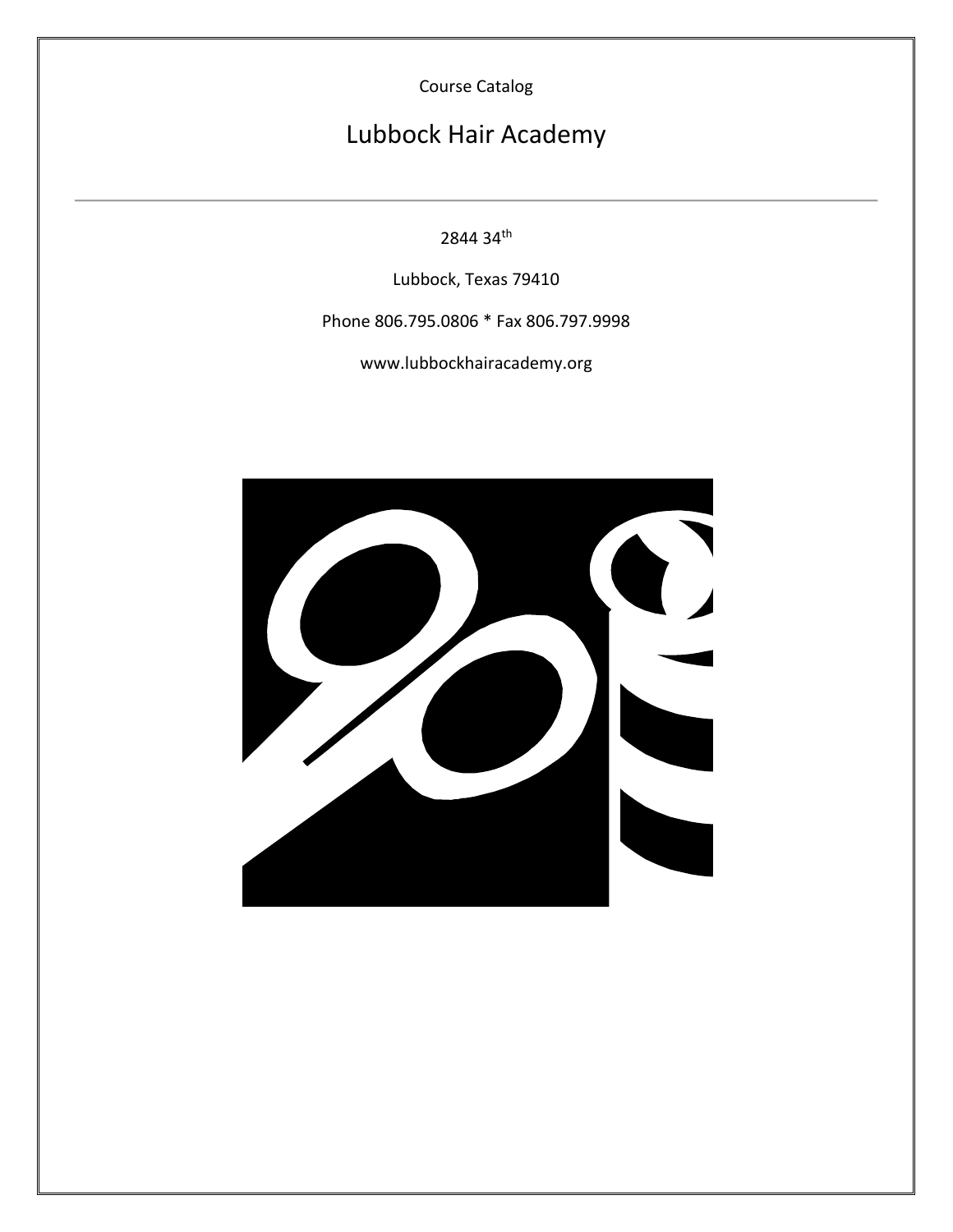# **Table of Contents**

| <b>Mission Statement</b>                | 6  |
|-----------------------------------------|----|
| Licensing                               | 6  |
| History                                 | 7  |
| Facilities & Equipment                  | 7  |
| Academic/School Calendar                | 8  |
| <b>Admission Requirements</b>           | 10 |
| Courses of Study                        | 11 |
| Class A Barber                          | 11 |
| Instructor 750                          | 12 |
| Instructor 500                          | 13 |
| Manicure                                | 14 |
| <b>Barber Technician</b>                | 15 |
| Operator to Class A Barber              | 16 |
| Technician/Manicurist                   | 17 |
| <b>Tuition and Fees</b>                 | 20 |
| Financing                               | 20 |
| <b>Grading System</b>                   | 21 |
| Counseling                              | 21 |
| Drug Abuse Prevention                   | 21 |
| F.E.R.P.A Policy                        | 22 |
| Services For Students with Disabilities | 22 |
| <b>Voter Registration</b>               | 23 |
| <b>Attendance Policy</b>                | 23 |
| Probation                               | 24 |
|                                         |    |
| <b>OSHA Requirements</b>                | 25 |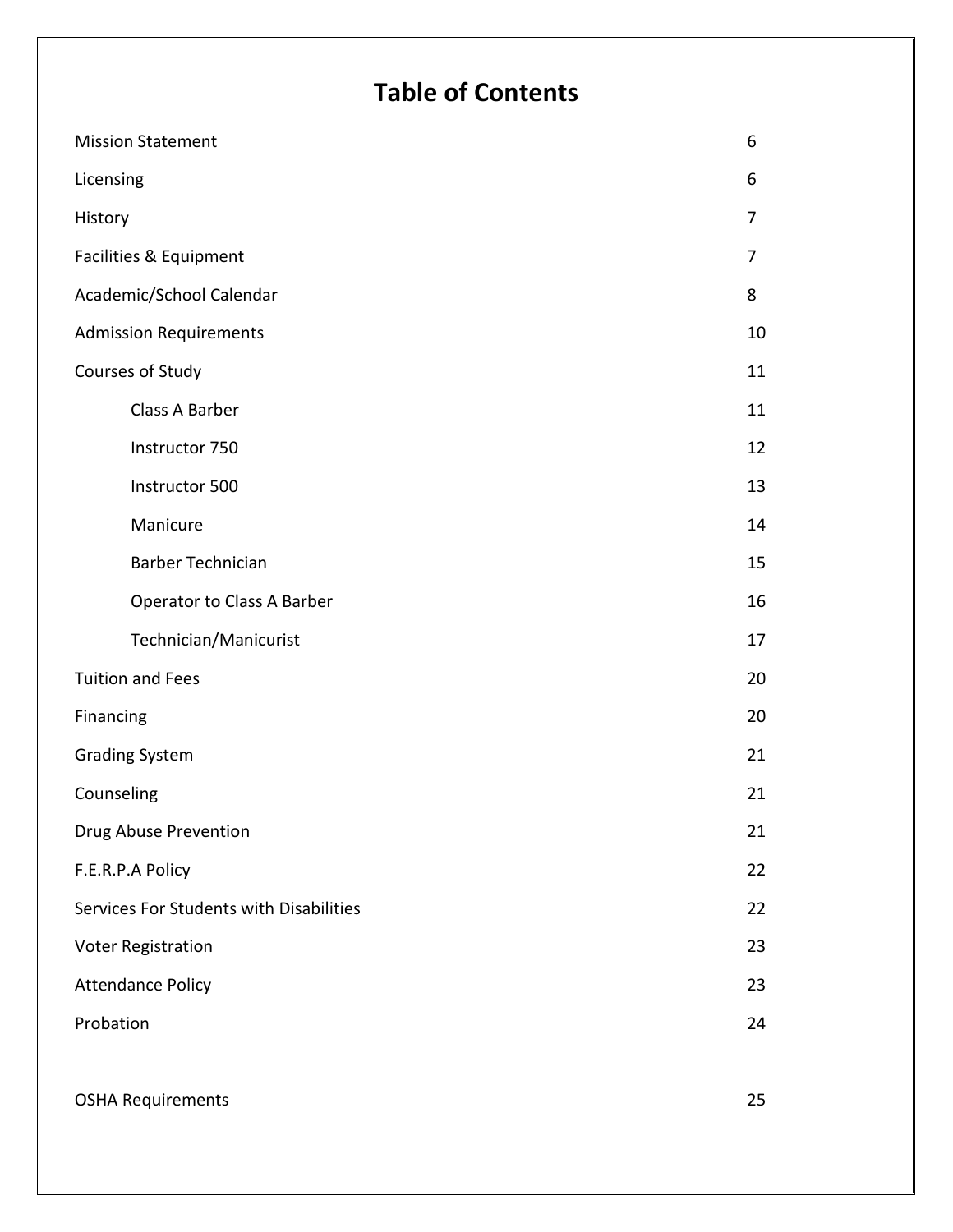| <b>State Licensing Requirements</b>           | 25 |
|-----------------------------------------------|----|
| <b>Graduation Requirements</b>                | 30 |
| Certificate of Completion/Records/Transcripts | 31 |
| <b>Completion, Placement Rates</b>            | 31 |
| Job Placement and Career Opportunities        | 32 |
| <b>Transfer Policy</b>                        | 32 |
| Leave of Absence                              | 33 |
| <b>Withdrawal Policy</b>                      | 33 |
| Re-enrollment                                 | 33 |
| Makeup Work                                   | 33 |
| Sexual Harassment                             | 34 |
| <b>Grievance Policy</b>                       | 34 |
| <b>Refund Policy</b>                          | 35 |
| <b>Rules and Regulations</b>                  | 36 |
| Dress Code                                    | 39 |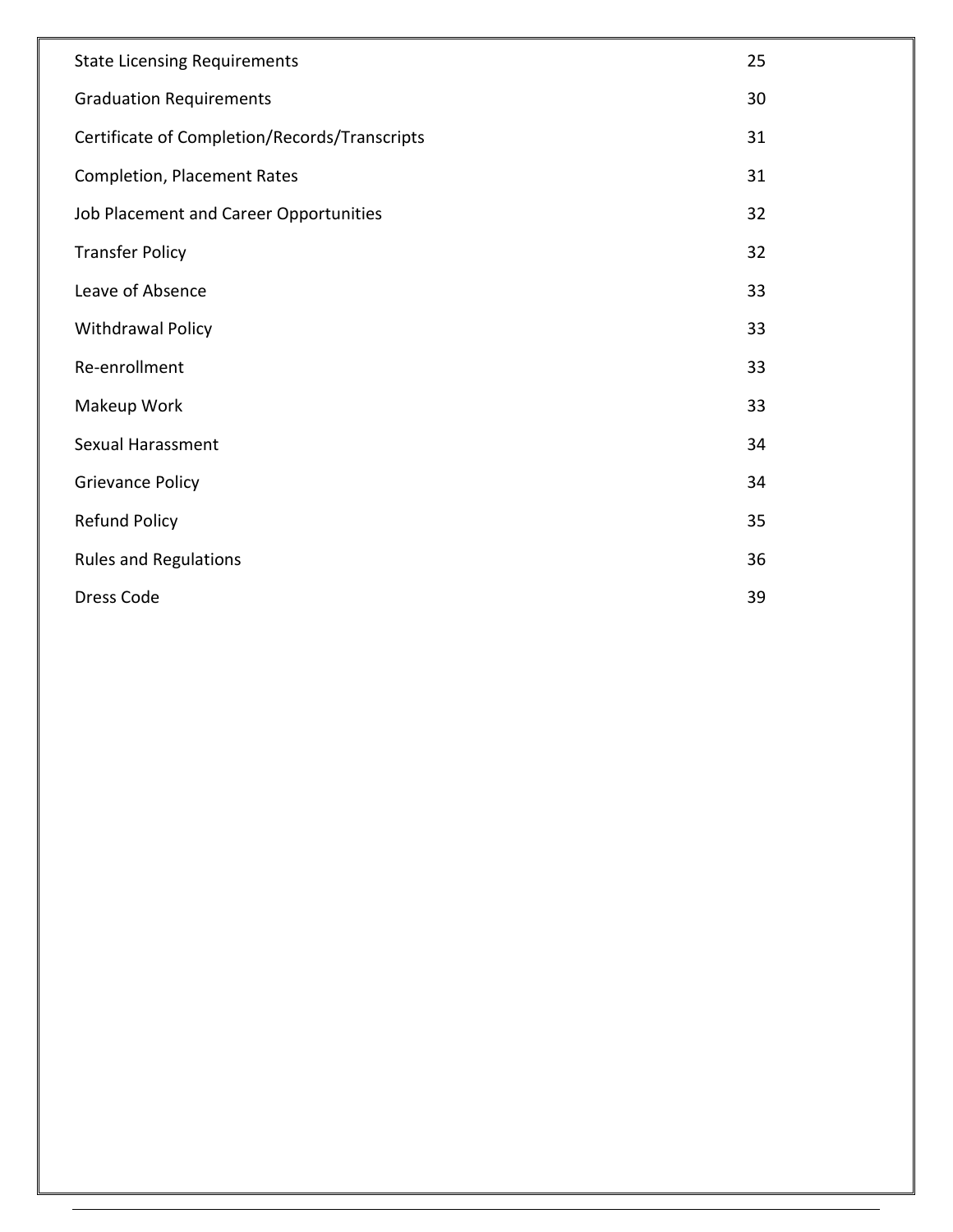## **MISSION STATEMENT**

he primary mission of Lubbock Hair Academy is to educate and train students for entry into the hair/nail industry. The primary objectives of the school are to: T

- Academically educate the student to pass the state barber licensing exam,
- Prepare the student for a successful career by helping him/her to develop proper work habits, a professional attitude, and an increased level of self-esteem, and
- \* Assist the graduate in obtaining an entry-level position or advancement in the hair/nail industry.

\*

This mission is accomplished by offering a cognitive, performance-based, quality education that includes hands-on training and practical experiences appropriate for entry – level and advanced employment opportunities. All of the functions of this school revolve around this mission.

## **LICENSING**

he Lubbock Hair Academy is licensed by the Texas Department of License and Regulation (TDLR). In addition, the Texas Department of Assistive and Rehabilitative Services approve the school for training. T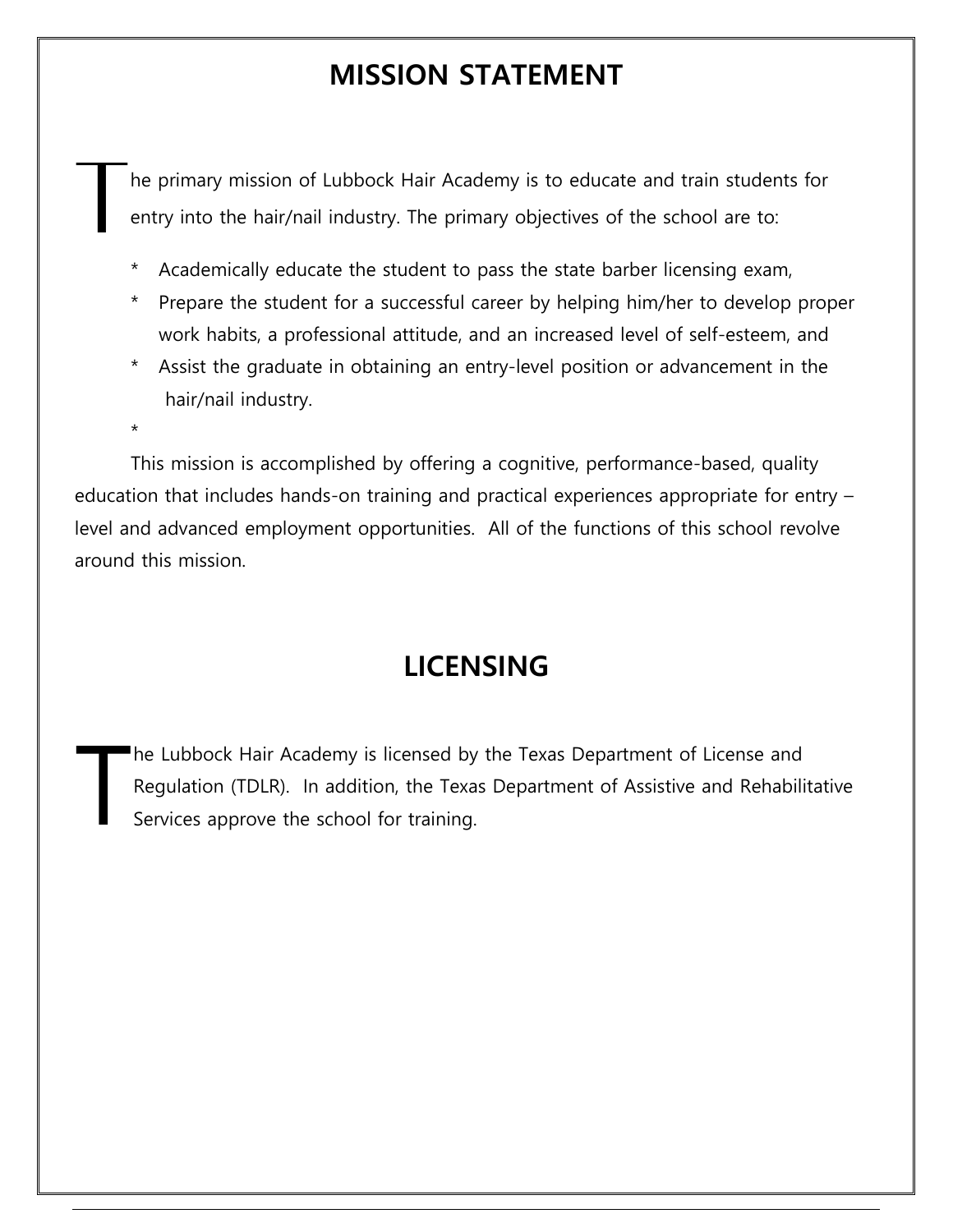## **HISTORY**

Lubbock Barber College was established by L.J. Blaylock in June of 1955. Later the school was sold to Bob Gage and Dave Lloyd. Local Barber and business man James Vivial purchased the school in 1978. In 1994 the name of the institution was changed from Lubbock Barber College to a more contemporary name Lubbock Hair Academy. Phillip Vivial joined as co-owner in 1999. James Vivial passed away in 2006 and Phillip Vivial continues to own the school today. The school has been in the same location since its establishment.



# **FACILITIES AND EQUIPMENT**

he main and only campus of Lubbock Hair Academy is located in Lubbock Texas at 2844 34<sup>th</sup> street. The building is approximately 4,800 square feet. All training is provided at this location. The facility offers a spacious clinic floor with stations for student barbers to complete their training. The facility also offers a classroom, break/lounge area, storage areas, and ample restrooms. The classroom includes student desks, whiteboard, projector, and charts for student use during school hours. Central heating and airconditioning are provided throughout the school. Also, the school has sufficient space and lighting. T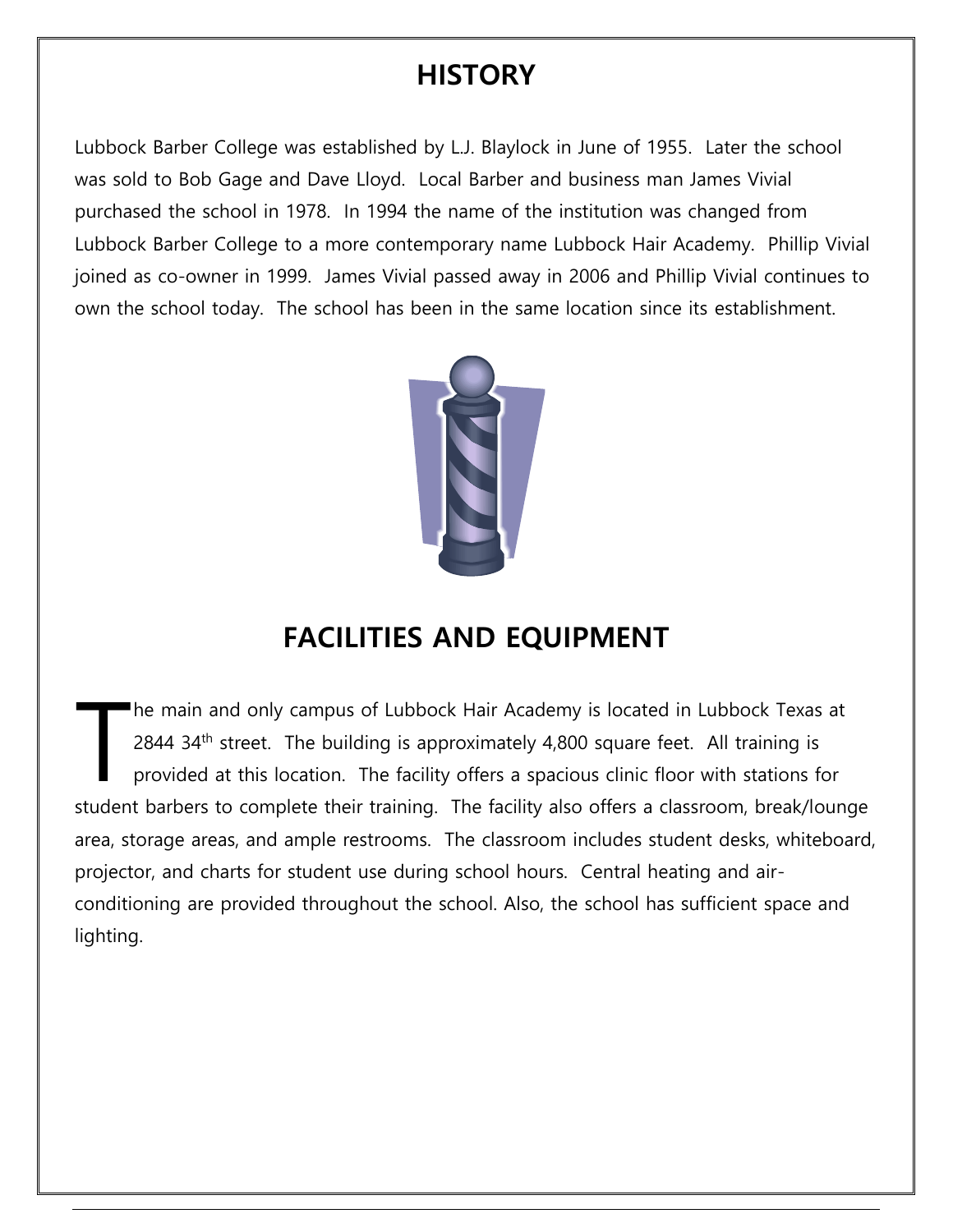# **ACADEMIC/SCHOOL CALENDAR**

## July 2020

| <b>July 2020</b> |    |    |                |    |    |    |  |
|------------------|----|----|----------------|----|----|----|--|
| M                | т  | W  | т              | F  | S  | S  |  |
|                  |    | 1  | $\overline{2}$ | 3  | 4  | 5  |  |
| 6                | 7  | 8  | 9              | 10 | 11 | 12 |  |
| 13               | 14 | 15 | 16             | 17 | 18 | 19 |  |
| 20               | 21 | 22 | 23             | 24 | 25 | 26 |  |
| 27               | 28 | 29 | 30             | 31 |    |    |  |
|                  |    |    |                |    |    |    |  |

### August 2020

| M  |    | W  | T  | F  | S  | S  |
|----|----|----|----|----|----|----|
|    |    |    |    |    | 1  | 2  |
| 3  | 4  | 5  | 6  | 7  | 8  | 9  |
| 10 | 11 | 12 | 13 | 14 | 15 | 16 |
| 17 | 18 | 19 | 20 | 21 | 22 | 23 |
| 24 | 25 | 26 | 27 | 28 | 29 | 30 |
| 31 |    |    |    |    |    |    |

## September 2020

 $\mathbf{I}$ 

| M  |    | W  | Т  | F              | S  | S  |
|----|----|----|----|----------------|----|----|
|    |    |    | 1  | $\overline{2}$ | 3  | 4  |
| 5  | 6  | 7  | 8  | 9              | 10 | 11 |
| 12 | 13 | 14 | 15 | 16             | 17 | 18 |
| 19 | 20 | 21 | 22 | 23             | 24 | 25 |
| 26 | 27 | 28 | 29 | 30             | 28 | 29 |
| 30 |    |    |    |                |    |    |

|    | October 2020 |    |              |                |                |    |  |                |  |  |
|----|--------------|----|--------------|----------------|----------------|----|--|----------------|--|--|
| M  |              | W  | т            | F              | S              | S  |  | M              |  |  |
|    |              |    | $\mathbf{1}$ | $\overline{2}$ | $\overline{3}$ | 4  |  |                |  |  |
| 5  | 6            | 7  | 8            | 9              | 10             | 11 |  | $\overline{2}$ |  |  |
| 12 | 13           | 14 | 15           | 16             | 17             | 18 |  | 9              |  |  |
| 19 | 20           | 21 | 22           | 23             | 24             | 25 |  | 16             |  |  |
| 26 | 27           | 28 | 29           | 30             | 31             |    |  | 23             |  |  |
|    |              |    |              |                |                |    |  | 30             |  |  |

| November 2020  |    |    |    |    |    |              |  |
|----------------|----|----|----|----|----|--------------|--|
| M              | T  | W  | т  | F  | S  | S            |  |
|                |    |    |    |    |    | $\mathbf{1}$ |  |
| $\overline{2}$ | 3  | 4  | 5  | 6  | 7  | 8            |  |
| 9              | 10 | 11 | 12 | 13 | 14 | 15           |  |
| 16             | 17 | 18 | 19 | 20 | 21 | 22           |  |
| 23             | 24 | 25 | 26 | 27 | 28 | 29           |  |
| 30             |    |    |    |    |    |              |  |

| December 2019  |              |    |    |    |    |    |  |
|----------------|--------------|----|----|----|----|----|--|
| M              | т            | W  | т  | F  | S  | S  |  |
|                | $\mathbf{1}$ | 2  | 3  | 4  | 5  | 6  |  |
| $\overline{7}$ | 8            | 9  | 10 | 11 | 12 | 13 |  |
| 14             | 15           | 16 | 17 | 18 | 19 | 20 |  |
| 21             | 22           | 23 | 24 | 25 | 26 | 27 |  |
| 28             | 29           | 30 | 31 |    |    |    |  |
|                |              |    |    |    |    |    |  |

|    | January 2021 |    |    |              |                |    | Febr |  |
|----|--------------|----|----|--------------|----------------|----|------|--|
| M  |              | W  | т  | F            | S              | S  | M    |  |
|    |              |    |    | $\mathbf{1}$ | $\overline{2}$ | 3  | 1    |  |
| 4  | 5            | 6  | 7  | 8            | 9              | 10 | 8    |  |
| 11 | 12           | 13 | 14 | 15           | 16             | 17 | 15   |  |
| 18 | 19           | 20 | 21 | 22           | 23             | 24 | 22   |  |
| 25 | 26           | 27 | 28 | 29           | 30             | 31 |      |  |
|    |              |    |    |              |                |    |      |  |

| February 2021 |                |    |    |    |    |    |  |
|---------------|----------------|----|----|----|----|----|--|
| M             | т              | W  | т  | F  | S  | S  |  |
| $\mathbf{1}$  | $\overline{2}$ | 3  | 4  | 5  | 6  |    |  |
| 8             | 9              | 10 | 11 | 12 | 13 | 14 |  |
| 15            | 16             | 17 | 18 | 19 | 20 | 21 |  |
| 22            | 23             | 24 | 25 | 26 | 27 | 28 |  |
|               |                |    |    |    |    |    |  |
|               |                |    |    |    |    |    |  |

| April 2021 |    |    |    |                |    |    |  |
|------------|----|----|----|----------------|----|----|--|
| M          |    | W  | т  | F              | S  | S  |  |
|            |    |    | 1  | $\overline{2}$ | 3  | 4  |  |
| 5          | 6  | 7  | 8  | 9              | 10 | 11 |  |
| 12         | 13 | 14 | 15 | 16             | 17 | 18 |  |
| 19         | 20 | 21 | 22 | 23             | 24 | 25 |  |
| 26         | 27 | 28 | 29 | 30             |    |    |  |
|            |    |    |    |                |    |    |  |

| May 2021 |    |    |    |    |    |    |  |
|----------|----|----|----|----|----|----|--|
| M        | т  | W  | т  | F  | S  | S  |  |
|          |    |    |    |    | 1  | 2  |  |
| 3        | 4  | 5  | 6  | 7  | 8  | 9  |  |
| 10       | 11 | 12 | 13 | 14 | 15 | 16 |  |
| 17       | 18 | 19 | 20 | 21 | 22 | 23 |  |
| 24       | 25 | 26 | 27 | 28 | 29 | 30 |  |
| 31       |    |    |    |    |    |    |  |

| <b>March 2021</b> |                |    |    |    |    |    |
|-------------------|----------------|----|----|----|----|----|
| M                 | Т              | W  | T  | F  | S  | S  |
| $\mathbf{1}$      | $\overline{2}$ | 3  | 4  | 5  | 6  | 7  |
| 8                 | 9              | 10 | 11 | 12 | 13 | 14 |
| 15                | 16             | 17 | 18 | 19 | 20 | 21 |
| 22                | 23             | 24 | 25 | 26 | 27 | 28 |
| 29                | 30             | 31 |    |    |    |    |
|                   |                |    |    |    |    |    |
|                   |                |    |    |    |    |    |

| June 2021 |              |    |    |    |    |    |
|-----------|--------------|----|----|----|----|----|
| M         | $\mathsf{T}$ | W  | т  | F  | S  | S  |
|           | 1            | 2  | 3  | 4  | 5  | 6  |
| 7         | 8            | 9  | 10 | 11 | 12 | 13 |
| 14        | 15           | 16 | 17 | 18 | 19 | 20 |
| 21        | 22           | 23 | 24 | 25 | 26 | 27 |
| 28        | 29           | 30 |    |    |    |    |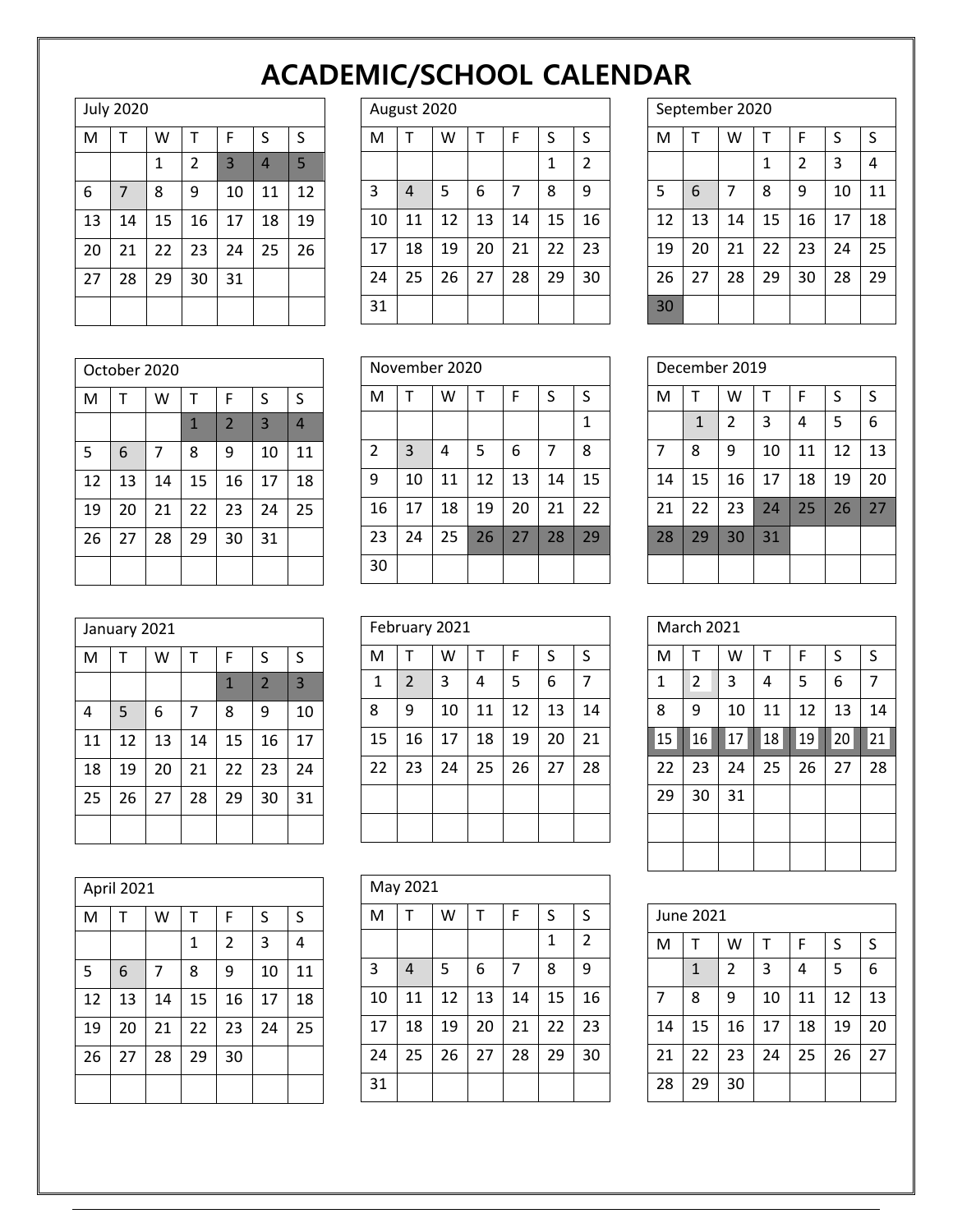

School Holiday



Class Start Dates

Lubbock Hair Academy is in session twelve months of the year. Daily hours are Tuesday thru Friday 8:30am to 5:30pm. Individual class schedules may vary according to each student. Barber, Barber Refresher, and Barber Technician classes begin the first Tuesday of each month unless noted. Nail Technician classes begin the first Tuesday of January, May, and September. Barber Instructor classes will begin on an open enrollment policy.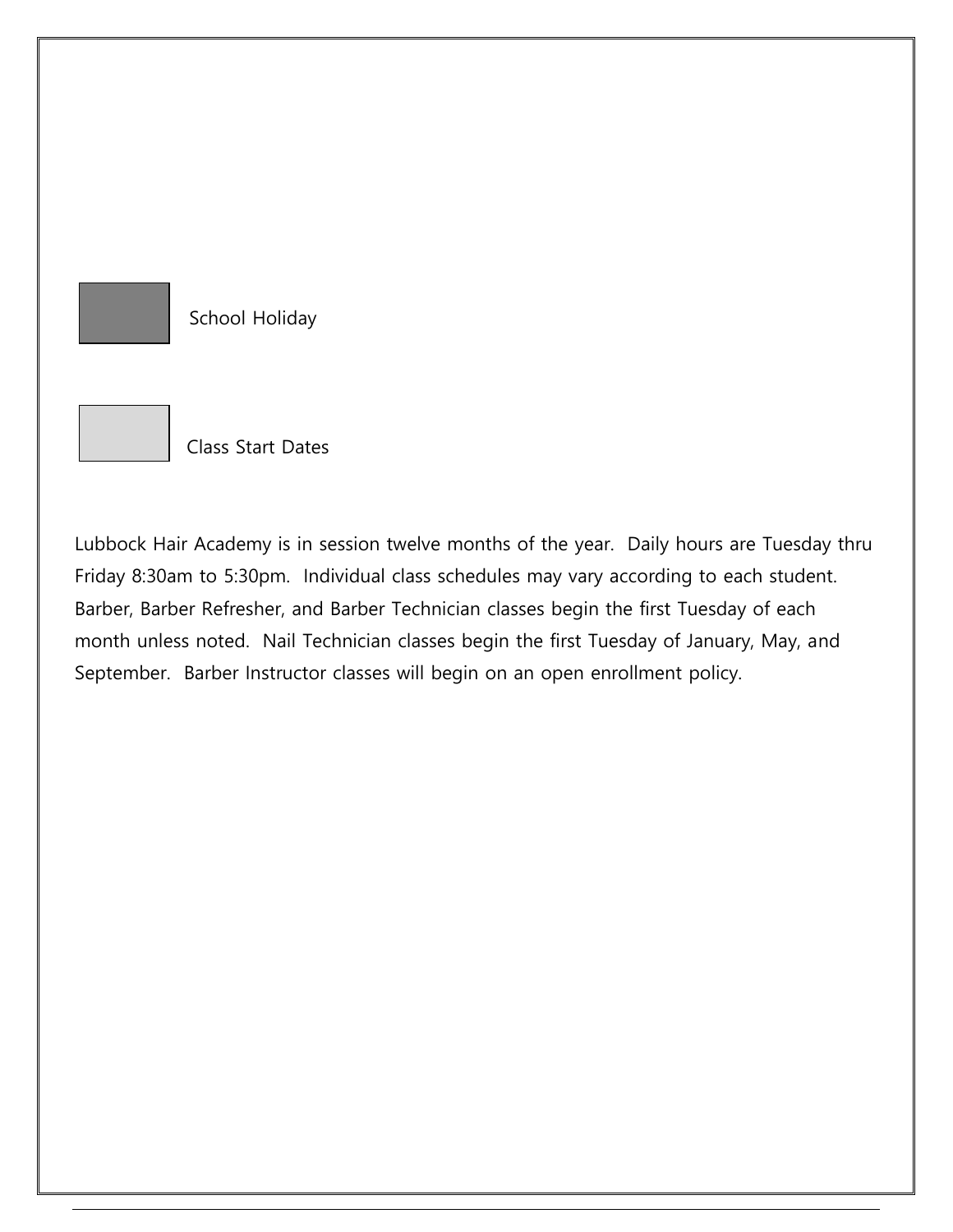## **ADMISSION REQUIREMENTS**

The Lubbock Hair Academy offers training programs that are conducted continuously throughout the year. These programs include Class A Barber 1000, Instructor 750, Instructor 500, Manicure 600, Barber Technician 300, Operator to Class A barber 300 (crossover), and Technician/Manicurist 900. The Lubbock Hair Academy is an equal educational opportunity institution. Qualified applicants are admitted without regard to race, creed, sex, national origin or handicap. Applicants must fulfill the following requirements before enrolling:

- l. Students must be at least 16½ years old and meet one of the following educational requirements:
	- a. Completion of at least the  $7<sup>th</sup>$  grade
	- b. General Education Development (GED)
- 2. Prior to acceptance by the Academy, each applicant for the training programs must:
	- a. Complete an enrollment application
	- b. Appear for a personal interview with school officials
	- c. \$40.00 application fee
- 3. Prior to beginning classes, students must provide the school:
	- a. A copy of his/her high school diploma, school transcript, or G.E.D.
	- b. Drivers license/State issued ID
	- c. Social Security Card
- 4. In addition to the above, applicants for the Barber Instructor Course must have a current certificate of registration as a Class "A" Barber from the Texas Department of Licensing and Regulation.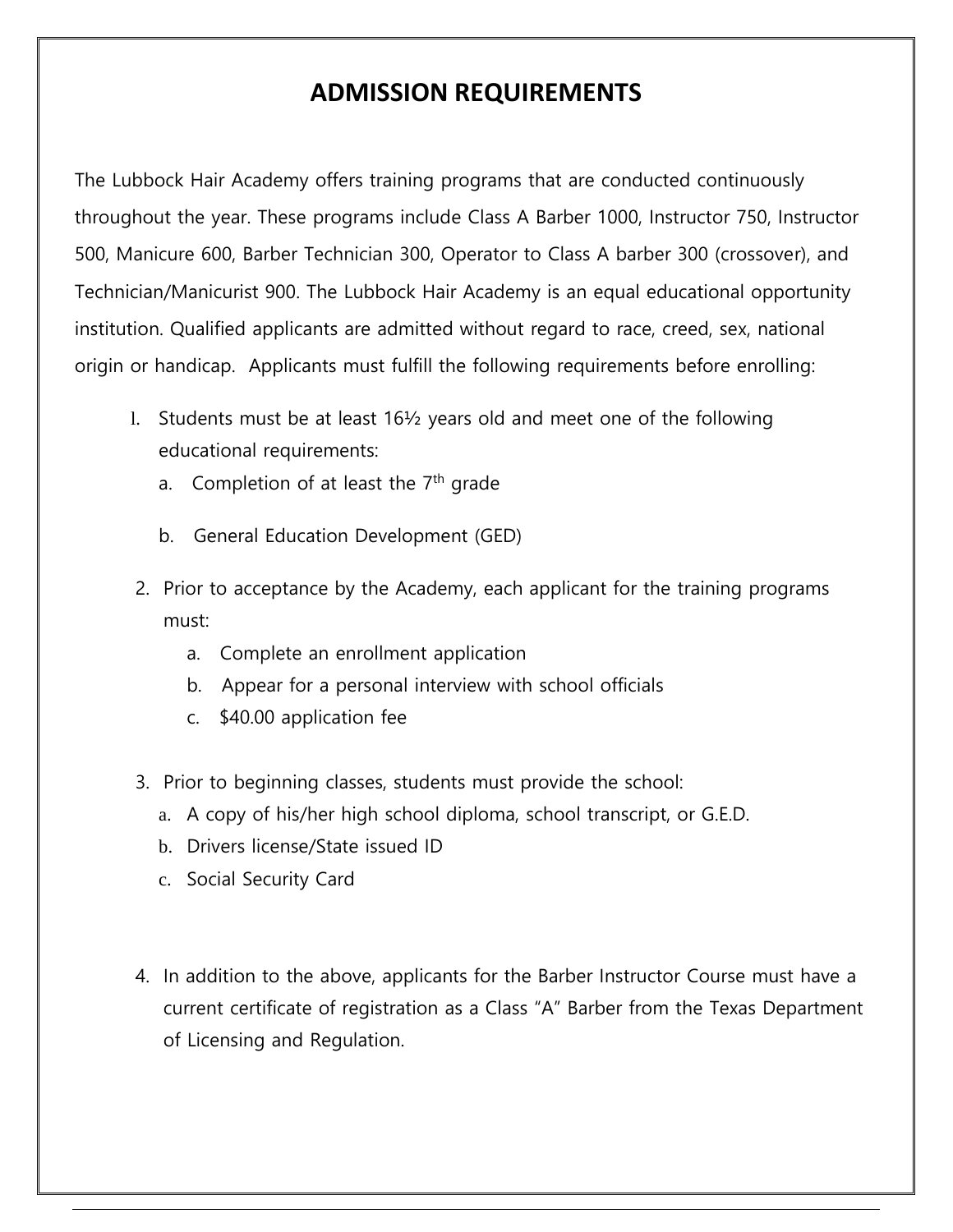# **COURSES OF STUDY**

The objectives of all courses of study are to prepare the student to pass the Texas State licensing Exam.

### **1. Class A BARBER 1000**

The curriculum for the class A barber certificate in a private or public post-secondary barber school consists of 1,500 hours, to be completed in a course of not less than six months, as follows:

#### **Private Post-Secondary Barber School Class A Barber Curriculum**

Basics: anatomy and physiology; disorders of 150 the skin, scalp, hair and nails; chemistry

(haircoloring, chemical waving, and relaxing); bacteriology, sterilization and sanitation;

safety, first aid, and sanitation; barber implements, tools, equipment and related theory; and

history of barbering Practice: shaving; mustaches and beards; haircutting; hairstyling; hair and scalp treatments, 750

scalp massage; safety, first aid, and sanitation; hairweaving, extensions, and wigs; face and

neck massage and treatments; facial hair removal; manicuring; chemistry (haircoloring,

chemical waving, and relaxing); and razor techniques, safety, first aid, and sanitation. Business: Texas barber laws and rules; customer service; barbershop management; 100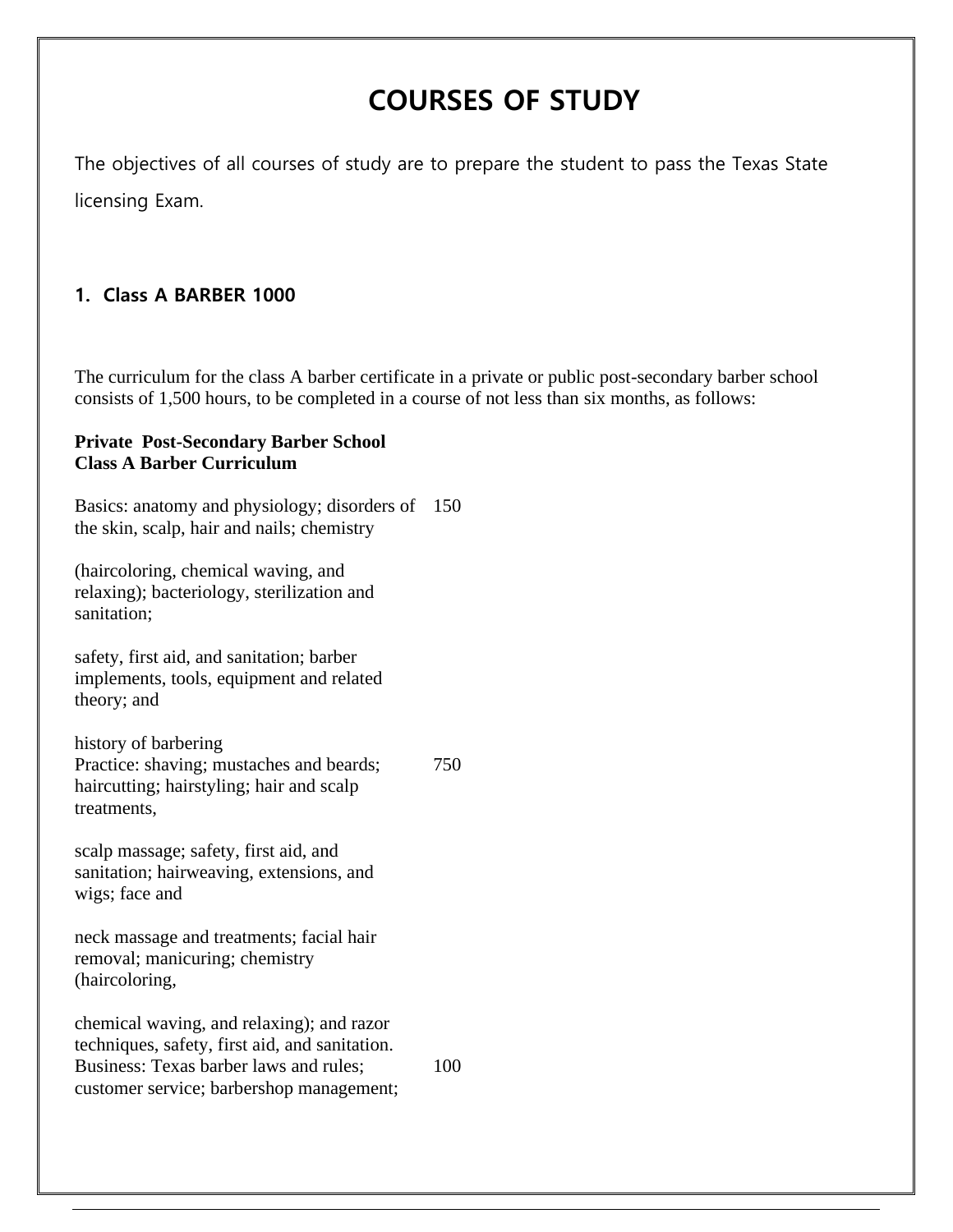professional ethics and image; safety, sanitation, related practices and theory; and hygiene

and good grooming.

### **2. Instructor 750**

Requirement for enrollment. No person may enroll in an instructor's course in an approved barber school before receiving the appropriate license.

The curriculum for the 750 hour barber instructor license must be completed in a course of not less than 20 weeks as follows:

### **Barber Instructor-750 Hour Curriculum**

(1) instruction in theory, consisting of 175 hours:

- (A) lesson planning: 15 hours
- (B) personality and professional conduct: 15 hours
- (C) development of a barber course: 15 hours
- (D) student learning principles: 10 hours
- (E) principles of teaching: 35 hours
- (F) basic teaching methods: 35 hours
- (G) teaching aids: 10 hours
- (H) Testing: 10 hours
- (I) Self evaluation: 10 hours
- (J) teaching adults: 10 hours
- (K) classroom problems: 5 hours
- (L) classroom management: 5 hours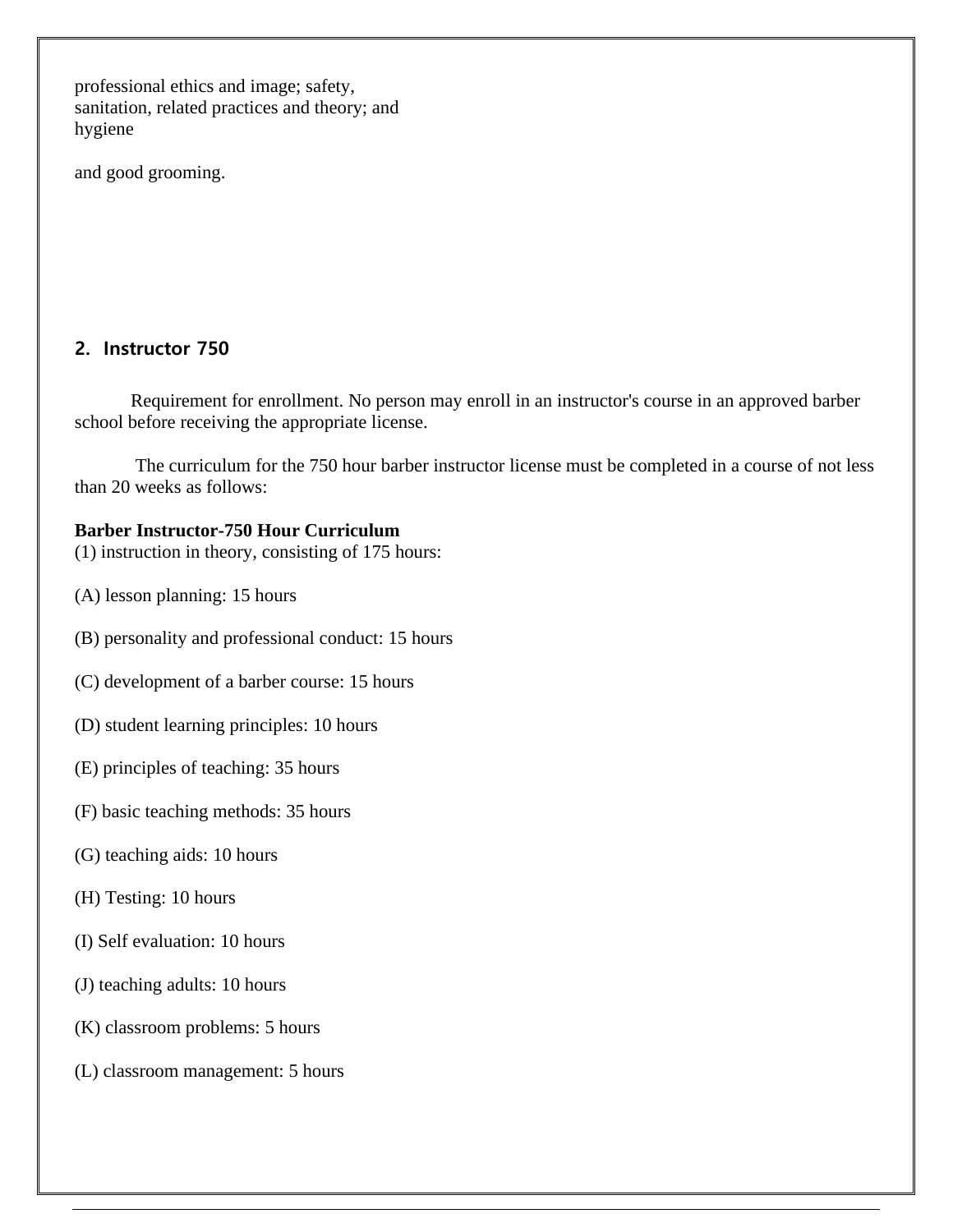- (2) instruction in practical work, consisting of 575 hours:
- (A) assisting with students: 350 hours
- (B) theory class (assisting teacher, observing, teaching): 150 hours
- (C) learning office procedures and state laws: 50 hours
- (D) grading test papers (assisting teacher, observing, grading): 25 hours

#### **3. Instructor 500**

The curriculum for the barber instructor license with one year experience consists of 500 hours to be completed in a course of not less than 13 weeks as follows:

#### **Barber Instructor - 500 Hour With 1 Year Experience Curriculum**

- (1) instruction in theory, consisting of 125 hours:
- (A) lesson planning: 15 hours
- (B) personality and professional conduct: 15 hours
- (C) development of a barber course: 15 hours
- (D) student learning principles: 10 hours
- (E) principles of teaching: 10 hours
- (F) basic teaching methods: 10 hours
- (G) teaching aids: 10 hours
- (H) testing: 10 hours
- (I) self evaluation: 10 hours
- (J) teaching adults: 10 hours
- (K) classroom problems: 5 hours
- (L) classroom management: 5 hours
- (2) instruction in practical work, consisting of 375 hours: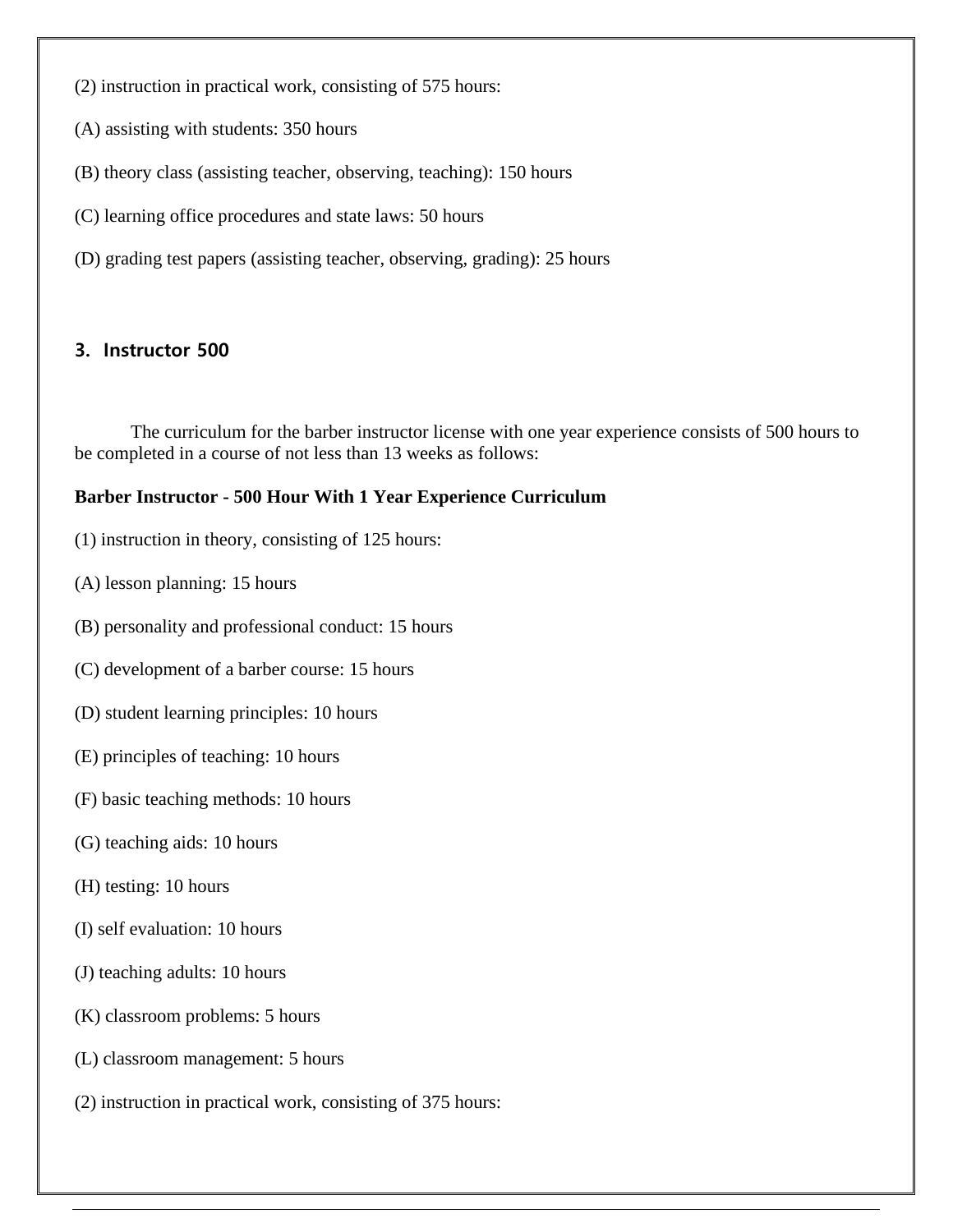- (A) assisting with students: 250 hours
- (B) theory class (assisting teacher, observing, teaching): 50 hours
- (C) learning office procedures and state laws: 50 hours
- (D) grading test papers (assisting teacher, observing, grading): 25 hours

#### **4. Manicure 600**

The curriculum for the manicurist license consists of 600 hours, to be completed in a course of not less than 16 weeks, as follows:

#### **Manicurist Curriculum**

- (1) instruction in theory, consisting of 45 hours:
- (A) bacteriology, sterilization, and sanitation: 16 hours
- (B) manicuring, equipment, and procedures: 4 hours
- (C) the nail and disorders: 4 hours
- (D) Texas barber law and rules: 4 hours
- (E) anatomy and physiology: 4 hours
- (F) skin: 4 hours
- (G) professional ethics: 3 hours
- (H) hygiene and good grooming: 3 hours
- (I) advanced nail techniques: 3 hours
- (2) instruction in practical work, consisting of 555 hours:
- (A) shaping nails: 96 hours
- (B) applying polish: 74 hours
- (C) trimming cuticle and buffing nails: 59 hours
- (D) hand and arm massage: 57 hours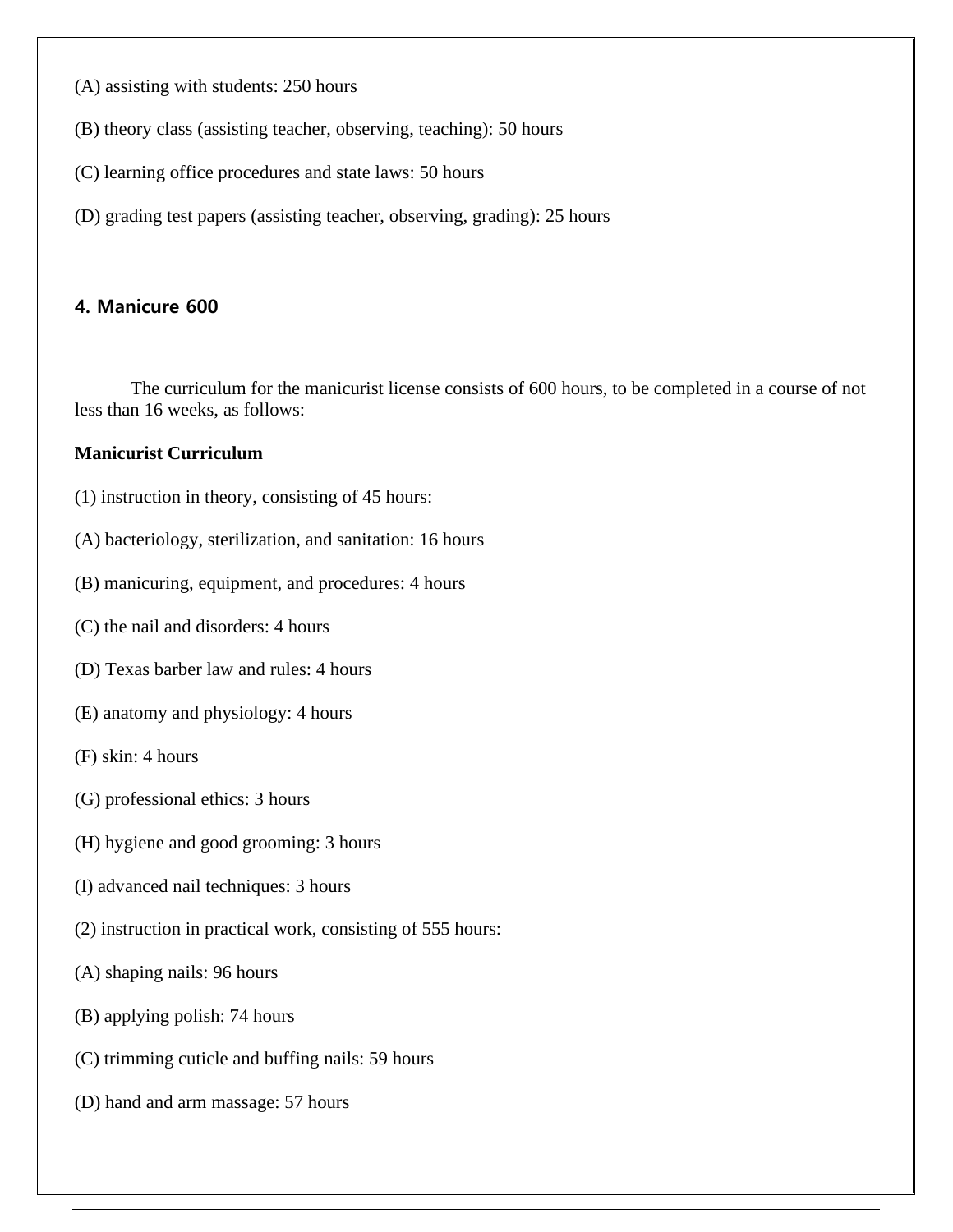- (E) removal of polish: 57 hours
- (F) application of artificial and gel nails: 44 hours
- (G) applying cuticle remover and loosening: 40 hours
- (H) preparation of manicure table: 40 hours
- (I) softening cuticle: 37 hours
- (J) Bleaching under free edge: 18 hours
- (K) cleaning under free edge: 18 hours
- (L) applying cuticle oil or cream: 15 hours

### **5. Barber Technician 300**

The curriculum for the barber technician license consists of 300 hours, to be completed in a course of not less than 8 weeks, as follows:

#### **Barber Technician Curriculum**

- (1) instruction in theory, consisting of 45 hours:
- (A) hygiene, bacteriology, sterilization, and sanitation: 18 hours
- (B) common disorders of the skin; facial treatments: 4 hours
- (C) shampooing, equipment, and procedures: 4 hours
- (D) Texas barber law and rules: 4 hours
- (E) cosmetic applications and massage: 3 hours
- (F) professional ethics: 3 hours
- (G) good grooming; preparing patron and making appointments: 3 hours
- (H) theory of massage, and structure of head, neck, and face: 2 hours
- (I) rinsing, types and procedures: 2 hours
- (J) scalp and hair treatments: 2 hours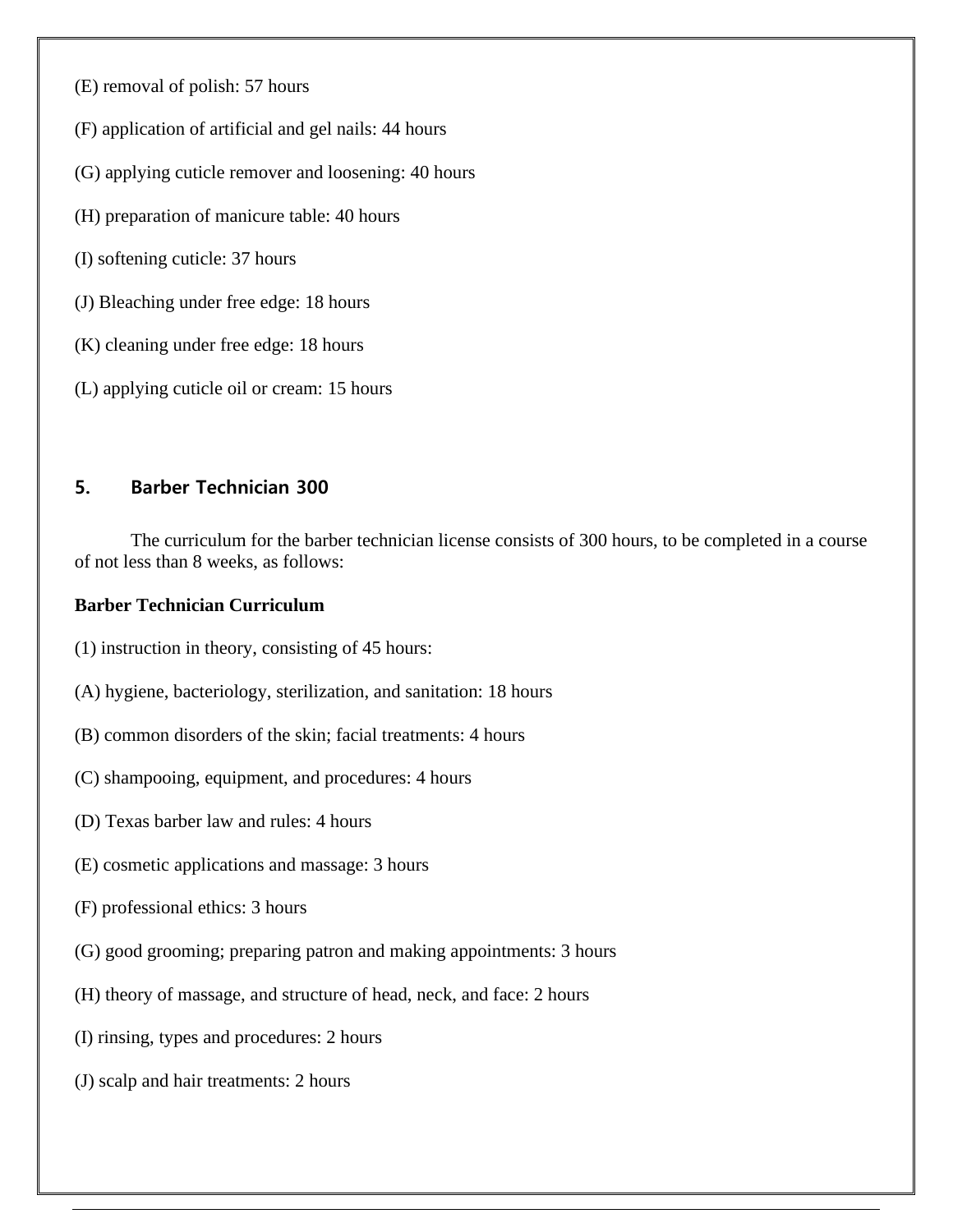- (2) instruction in practical work, consisting of 255 hours:
- (A) application of shampoo and shampooing: 45 hours
- (B) application of rinses and removal: 35 hours
- (C) makeup application: 33 hours
- (D) facial manipulations: 20 hours
- (E) application of conditioner and rinsing: 20 hours
- (F) scalp manipulations: 20 hours
- (G) brushing and drying: 18 hours
- (H) sanitation and sterilization: 15 hours
- (I) draping and scalp examination: 11 hours
- (J) application and removal of creams: 10 hours
- (K) application and removal of packs: 8 hours
- (L) set-up for facial: 8 hours
- (M) preparation of work area for shampooing: 7 hours
- (N) patron protection: 5 hours

### **6**. **Operator to Class A Barber 300**

The curriculum for the class A barber certificate while holding a cosmetology operator license consists of 300 hours, to be completed in a course of not less than 9 weeks, as follows:

### **Cosmetology Operator to Class A Barber Curriculum**

- (1) Instruction in theory, consisting of 25 Hours:
- (A) History of Barbering: 1
- (B) Barber Laws and Rules Review: 1
- (C) Implements, Honing, and Stropping: 5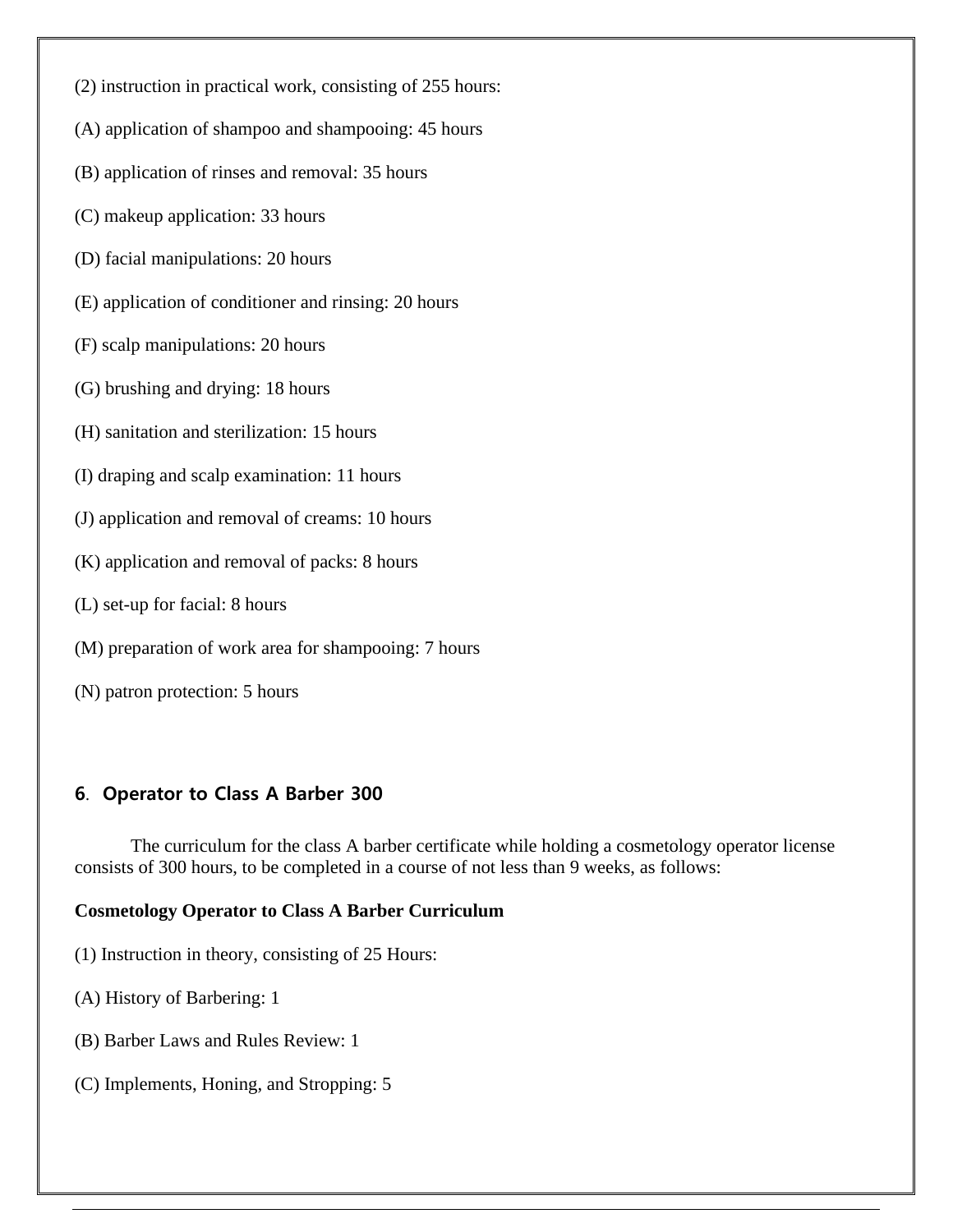(D) Shaving: 5

- (E) Men's Haircutting and tapering: 5
- (F) Beard and Mustache Trimming and Design: 1
- (G) Hair color Review: 1
- (H) Permanent Waving and Relaxing Review: 1
- (I) Manicuring and Nail Care Review: 1
- (J) Facial Treatments and Skin Care Review: 1
- (K) Anatomy and Physiology Review: 1
- (L) Blow-dry Styling Review: 1
- (M) Shampooing and Conditioning Review: 1
- (2) Instruction in practical work, consisting of 275 Hours:
- (A) Men's Haircutting and tapering: 165
- (B) Shaving, Mustache and Beard Trimming: 85
- (C) Hair coloring: 5
- (D) Permanent Waving and Relaxing: 5
- (E) Facial Treatments: 5
- (F) Shampooing and Conditioning and Blow-dry Styling: 5
- (G) Manicuring: 5

### **7. Technician/Manicurist 900**

The curriculum for the barber technician/manicurist license consists of 900 hours; to be completed in a course of not less than 24 weeks, as follows:

#### **Barber Technician/Manicurist Curriculum**

### **THEORY**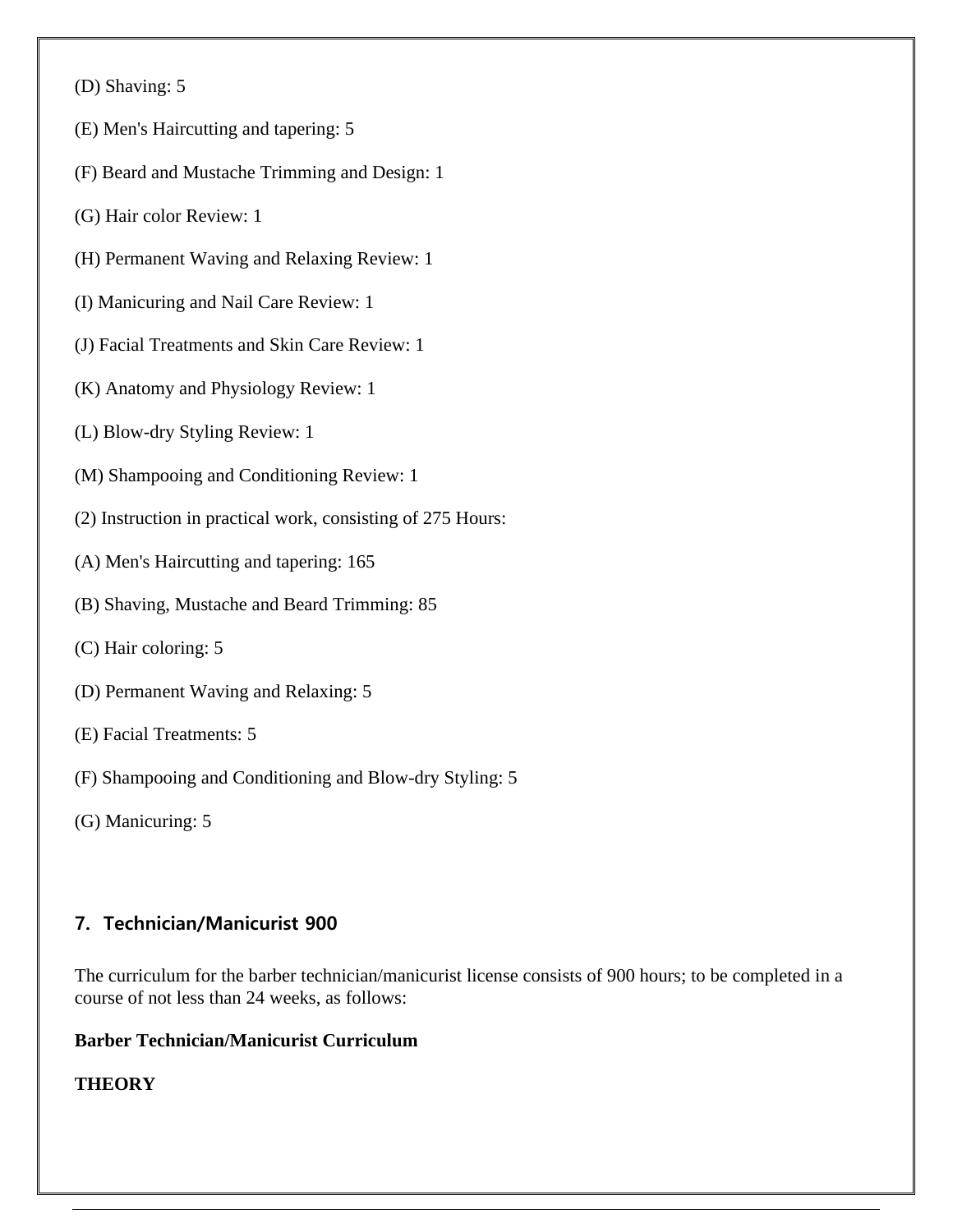- A: Bacteriology, sterilization, and sanitation hygiene (M/T): 37 hours
- B: Manicuring, equipment, and procedures (M): 4 hours
- C: The nail and disorders (M): 4 hours
- D: Texas barber law and rules (M/T): 8 hours
- E: Anatomy and physiology (M): 4 hours
- F: Skin (M): 4 hours
- G: Professional ethics (M/T): 7 hours
- H: Advanced nail techniques (M): 3 hours
- I: Common disorders of the skin; facial treatments (T): 4 hours
- J: Shampooing, equipment, and procedures (T): 4 hours
- K: Cosmetic applications and massage (T): 3 hours
- L: Good grooming; preparing patron and making appointments (T): 3 hours
- M: Theory of massage, and structure of head, neck, and face (T): 2 hours
- N: Rinsing, types and procedures (T): 2 hours
- O: Scalp and hair treatments (T): 2 hours

#### **PRACTICAL**

- A: Shaping nails (M): 96 hours
- B: Applying polish (M): 74 hours
- C: Trimming cuticle and buffing nails (M): 59 hours
- D: Hand and arm massage (M): 57 hours
- E: Removal of polish (M): 57 hours
- F: Application of artificial and gel nails (M): 44 hours
- G: Applying cuticle remover and loosening: 40 hours
- H: Preparation of manicure table (M): 40 hours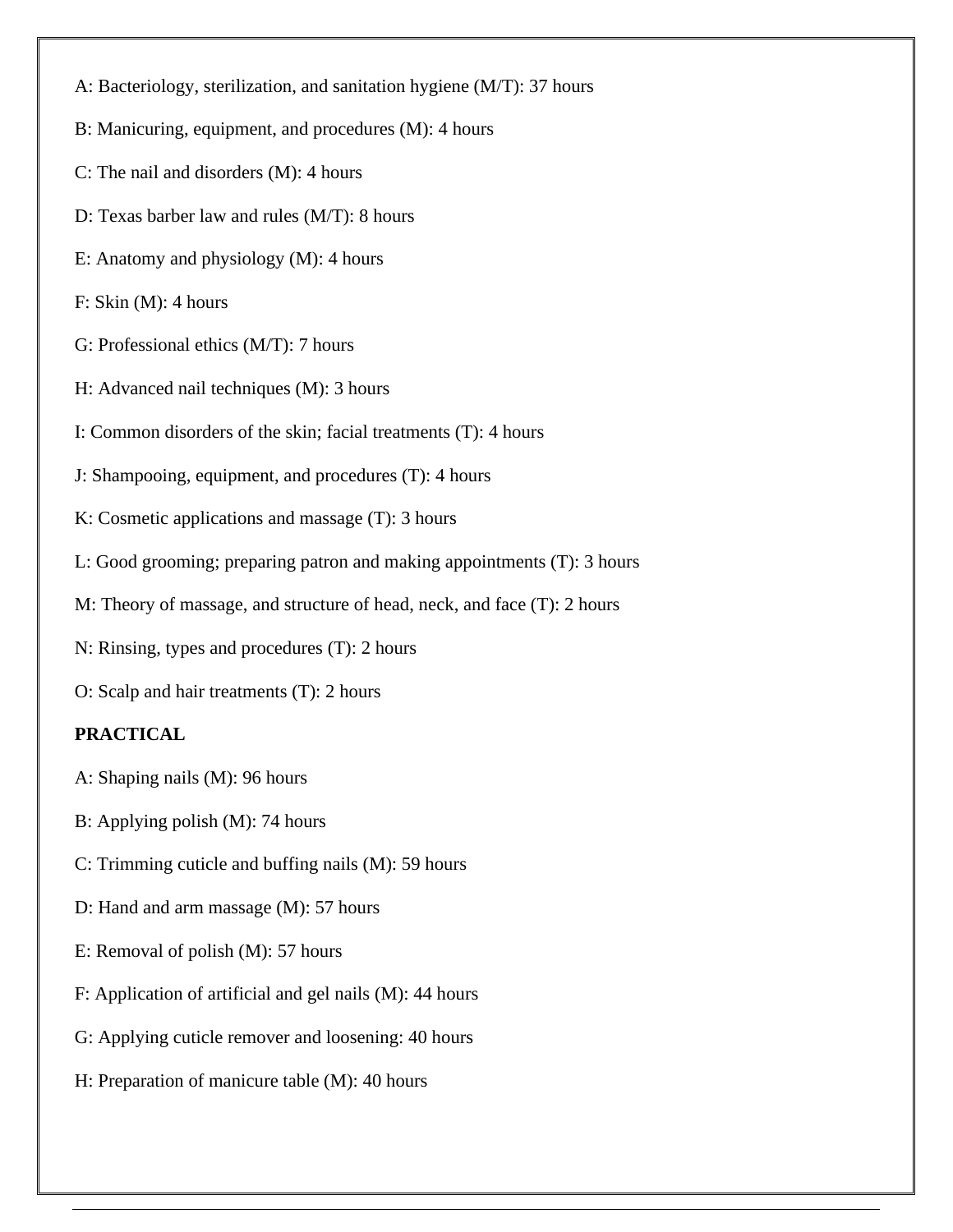- I: Softening cuticle (M): 37 hours
- J: Bleaching under free edge (M): 18 hours
- K: Cleaning under free edge (M): 18 hours
- L: Applying cuticle oil or cream (M): 15 hours
- M: Application of shampoo and shampooing (T): 45 hours
- N: Application of rinses and removal (T): 35 hours
- O: Makeup application (T): 33 hours
- P: Facial manipulations (T): 20 hours
- Q: Application of conditioner and rinsing (T): 20 hours
- R: Scalp manipulations (T): 20 hours
- S: Brushing and drying (T): 18 hours
- T: Sanitation and sterilization (T): 15 hours
- U: Draping and scalp examination (T): 11 hours
- V: Application and removal of creams (T): 10 hours
- W: Application and removal of packs (T): 8 hours
- X: Set-up for facial (T): 8 hours
- Y: Preparation of work area for shampooing (T): 7 hours
- Z: Patron protection (T): 5 hours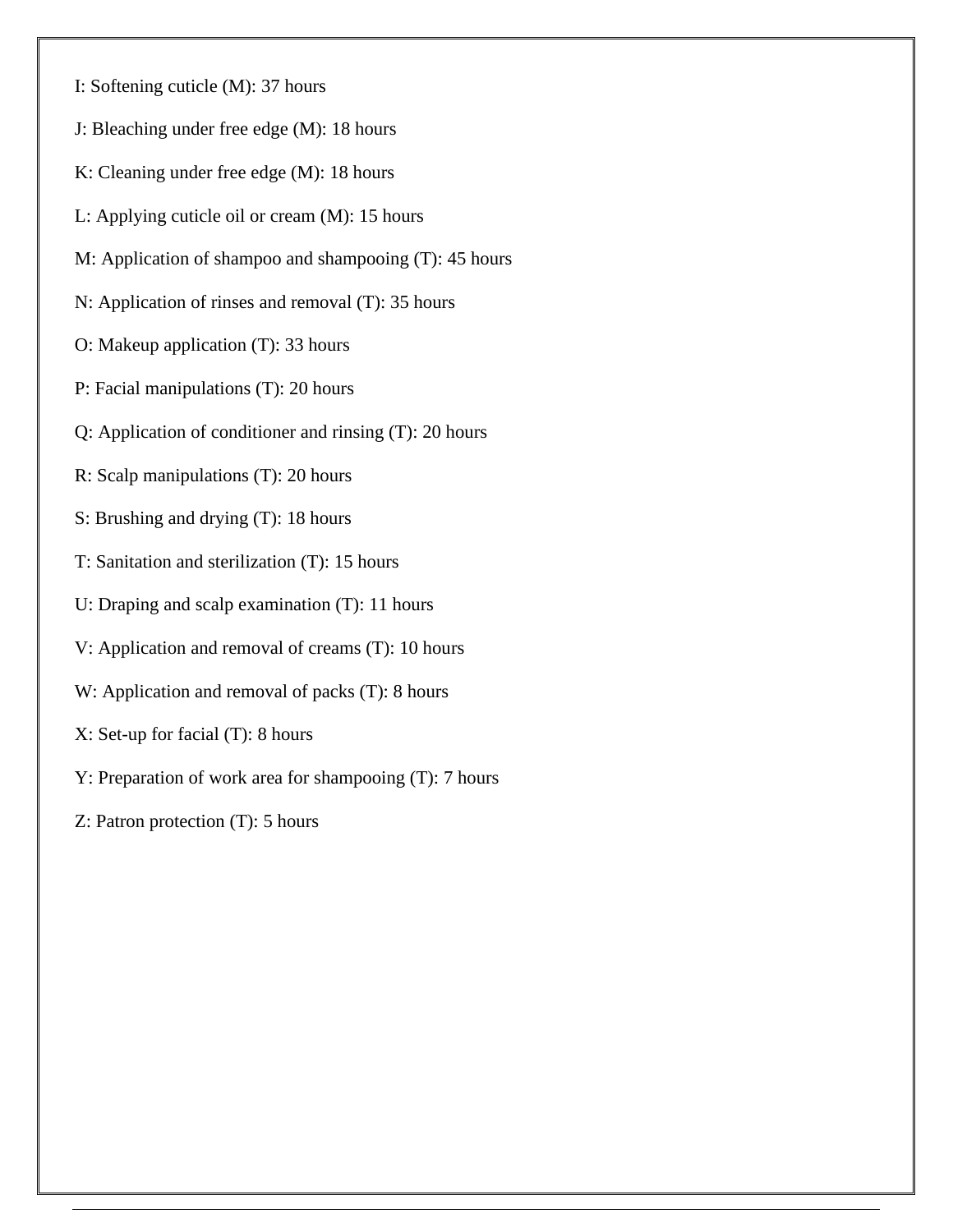## **TUITION AND FEES**

| <b>PROGRAM</b>            | <b>TUITION</b> | <b>BOOKS</b> | <b>FEES</b> | <b>SUPPLIES</b> |
|---------------------------|----------------|--------------|-------------|-----------------|
|                           |                |              |             |                 |
| Class A Barber 1500       | 5500.00        | 300.00       | 206.00      | 465.00          |
| Instructor 750 and<br>500 | 6000.00        | 300.00       | 206.00      | 150.00          |
| Manicure                  | 4344.00        | 300.00       | 206.00      | 600.00          |
| Barber Refresher          | 1800.00        | 300.00       | 206.00      | 465.00          |
| Barber Technician         | 2170.00        | 300.00       | 206.00      | 200.00          |
| Operator to Class A       | 2170.00        | 300.00       | 206.00      | 465.00          |
| Barber (crossover)        |                |              |             |                 |
| Technician/Manicurist     | 5778.00        | 300.00       | 206.00      | 800.00          |

\*Fees based on permit, testing, and licensing fees

\*Cost of supplies may differ, costs are estimated

\*Price of books, fees, and supplies are subject to change

## **FINANCING**

Financing is available for those that qualify. The Texas Department of Assistive and Rehabilitative Services approve the Lubbock Hair Academy for training. Eligible students may apply to these organizations for the availability of and requirements for financial assistance. Financial arrangements and payment plans are available.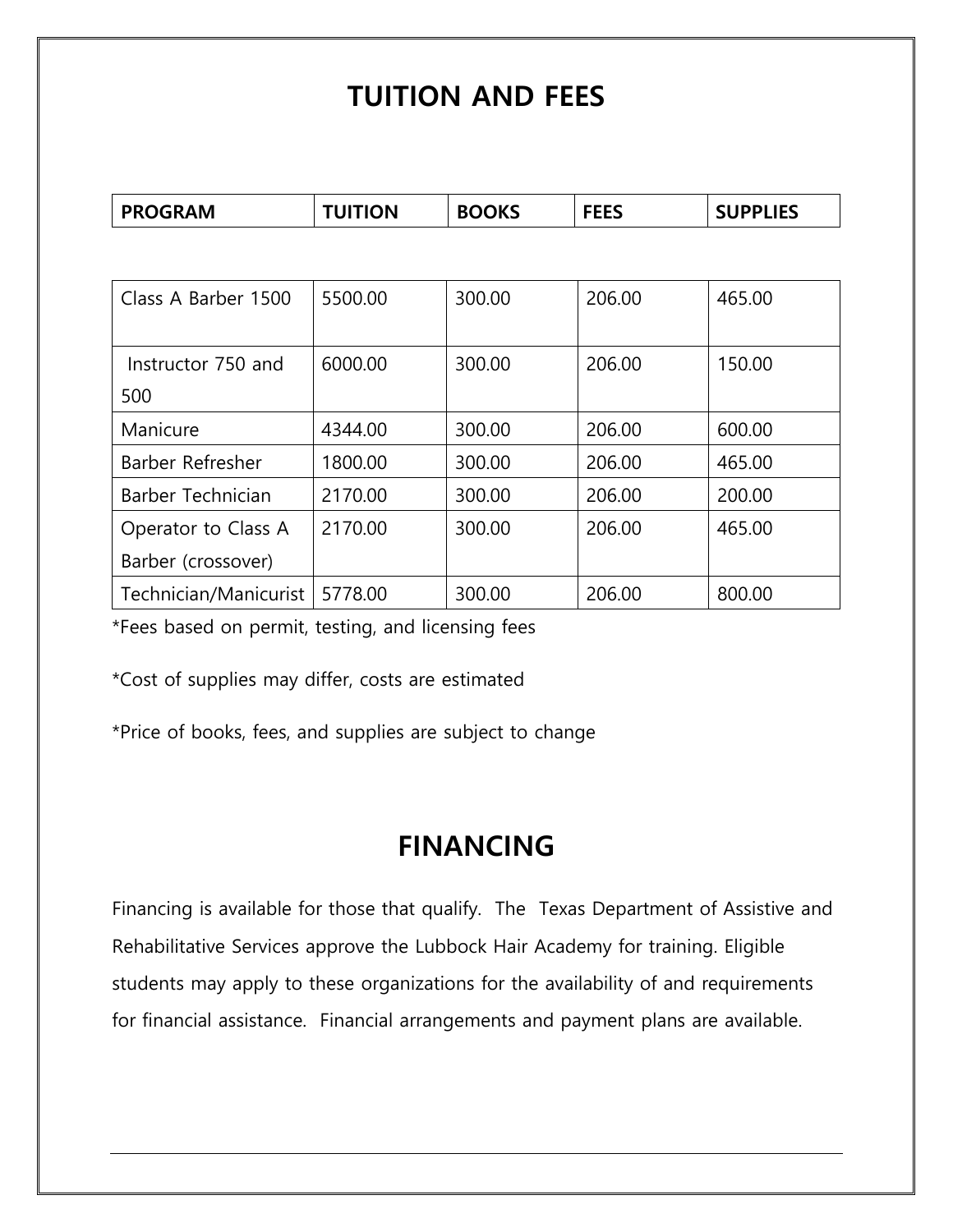## **GRADING SYSTEM**

he Lubbock Hair Academy uses the numerical grading system. All students must maintain a grade average of 75 or above. If a student's average falls below 75, that student will be placed on probation for thirty (30) days. If in that time the student has not improved to the required level, he/she will be suspended for thirty (30) days. Reenrollment will be at the discretion of a school administrator. T

## **COUNSELING**

areer, academic, and personal counseling is available as an aid to each student. The counsel is sincere, friendly, and always confidential. Financial counseling is offered to students to help students and their families have a clear understanding of the financing process, verification, and expectations. C

## **DRUG ABUSE PREVENTION**

rug abuse is prohibited at all times at the school and is defined as "the unlawful manufacture, distribution, dispensing, possession or use of a controlled substance, including alcohol." The School's Drug Free Awareness Program includes providing a copy of the school's pamphlet "Anti-Drug Abuse Community Service" and a copy of the Campus Security Policy to enrolling students. Off-campus services regarding Drug Abuse information and treatment are provided in the pamphlet. D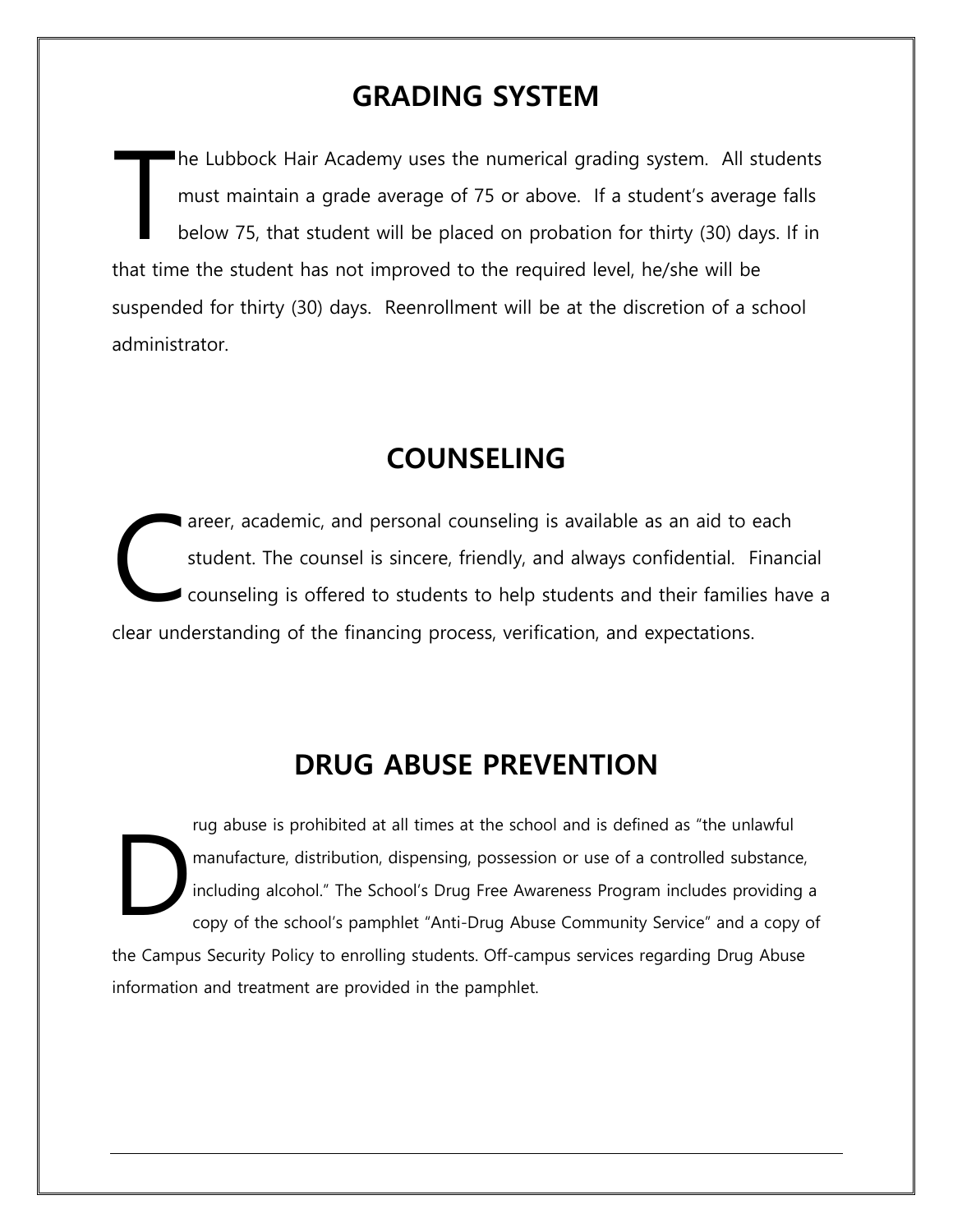# **FERPA POLICY**

# **(Family Educational Rights & Privacy Act)**

he Lubbock Hair Academy will adhere to the rules of the FERPA Policy in that only a student or parents/guardian of a dependent student may review his/her school records. This information will be released only with written permission from the student or parents/guardian of a dependent student. T

## **Facilities/ Services for Student with Disabilities**

he school complies with the Americans with Disabilities Act of 1990. The school will provide reasonable modifications and/or accommodations for students with disabilities depending on the student's need. If you are interested in attending Lubbock Hair Academy but are in need of accommodations, you should schedule an appointment with an Administrator. At this meeting we will discuss the nature of the reported disability and its impact on learning. We will also discuss the process of receiving reasonable accommodations at Lubbock Hair Academy, and the types of accommodations available. T

Please bring copies of current documentation of a disability to this meeting. Documentation must be provided by a medical expert within the last three years and include:

 $\cdot$  a diagnosis of the disability;

how the diagnosis was determined (what tests were given and the results); and

a clinical summary which includes an assessment of how the disability will impact the individual in a college environment and what accommodations are recommended.

Upon completion of the initial meeting, a formal request for the accommodation must be submitted in writing to the school. The school will respond to the request within 15 days of receipt.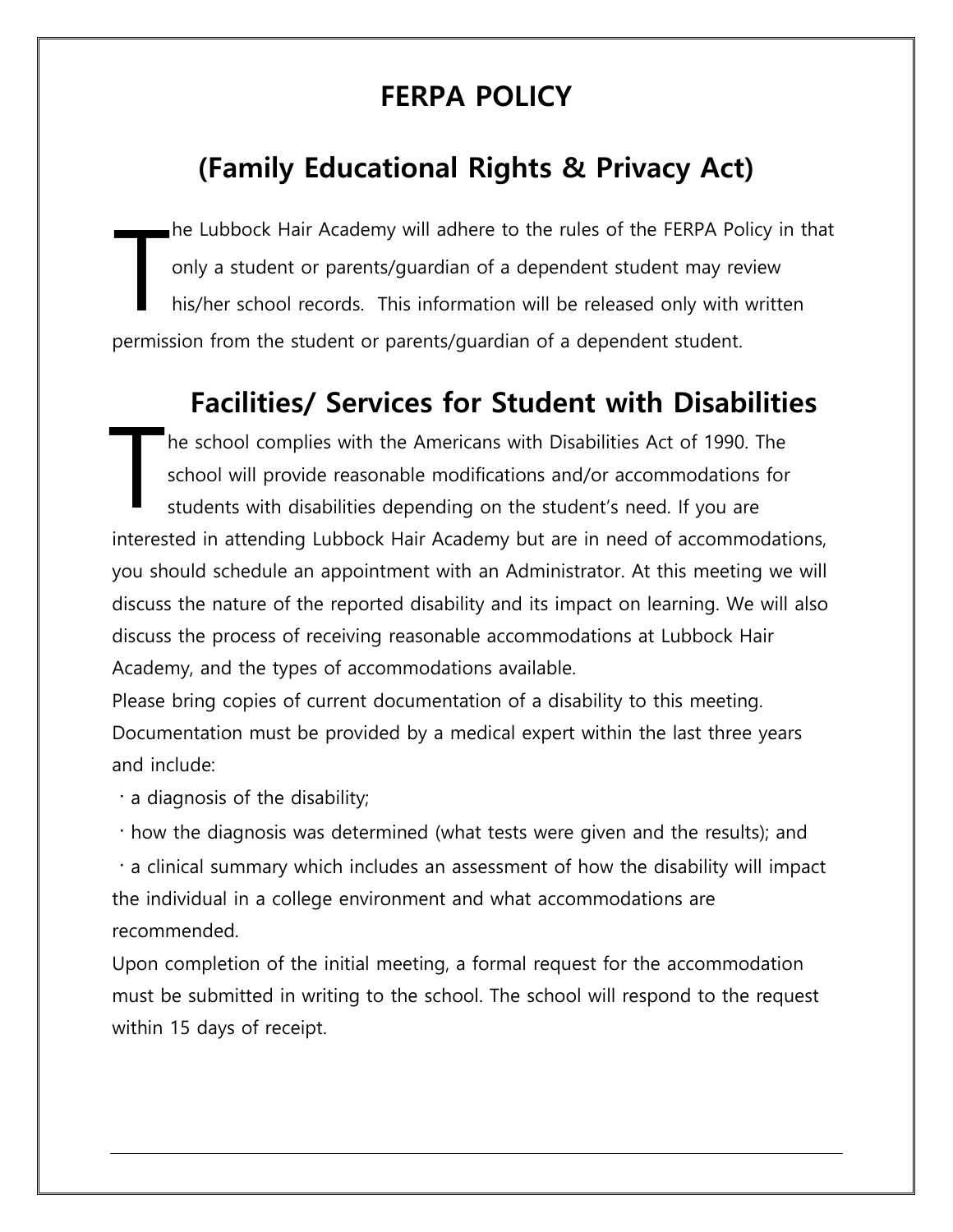## **VOTER REGISTRATION**

he school encourages its students to be registered voters and to exercise their right to vote. Students can register to vote in Texas at http://www.votexas.org/, at www.londistancevoter.org, or at www.sos.wa.gov/elections. Voter registration cards are provided by the school to the student upon request. T

## **ATTENDANCE POLICY**

**1.** All students are expected to attend classes four days each week, Tuesday through Friday, unless the administrative officer has previously approved a parttime schedule.

**2.** To maintain satisfactory progress, students must maintain a minimum of 100 clock hours per month, and 80 clock hours per month for part time students. Students failing to comply with these standards will be placed on probation to correct insufficient hours. If hours are not satisfactory at the end of the probation period, the student will be placed on 30-day suspension.

**3.** Students will be required to complete a minimum amount of hour's midway through their course in order to complete in the maximum time frame. Required midpoint hours are as follows:

| a. Class A Barber                 | 500 | 20 Weeks |  |
|-----------------------------------|-----|----------|--|
| b. Barber Instructor 750          | 375 | 18 Weeks |  |
| c. Barber Instructor 500          | 250 | 12 Weeks |  |
| d. Manicure                       | 300 | 15 Weeks |  |
| Barber Technician<br>$\mathsf{P}$ | 150 | 8 Weeks  |  |
| f. Operator to Class A Barber     | 150 | 9 Weeks  |  |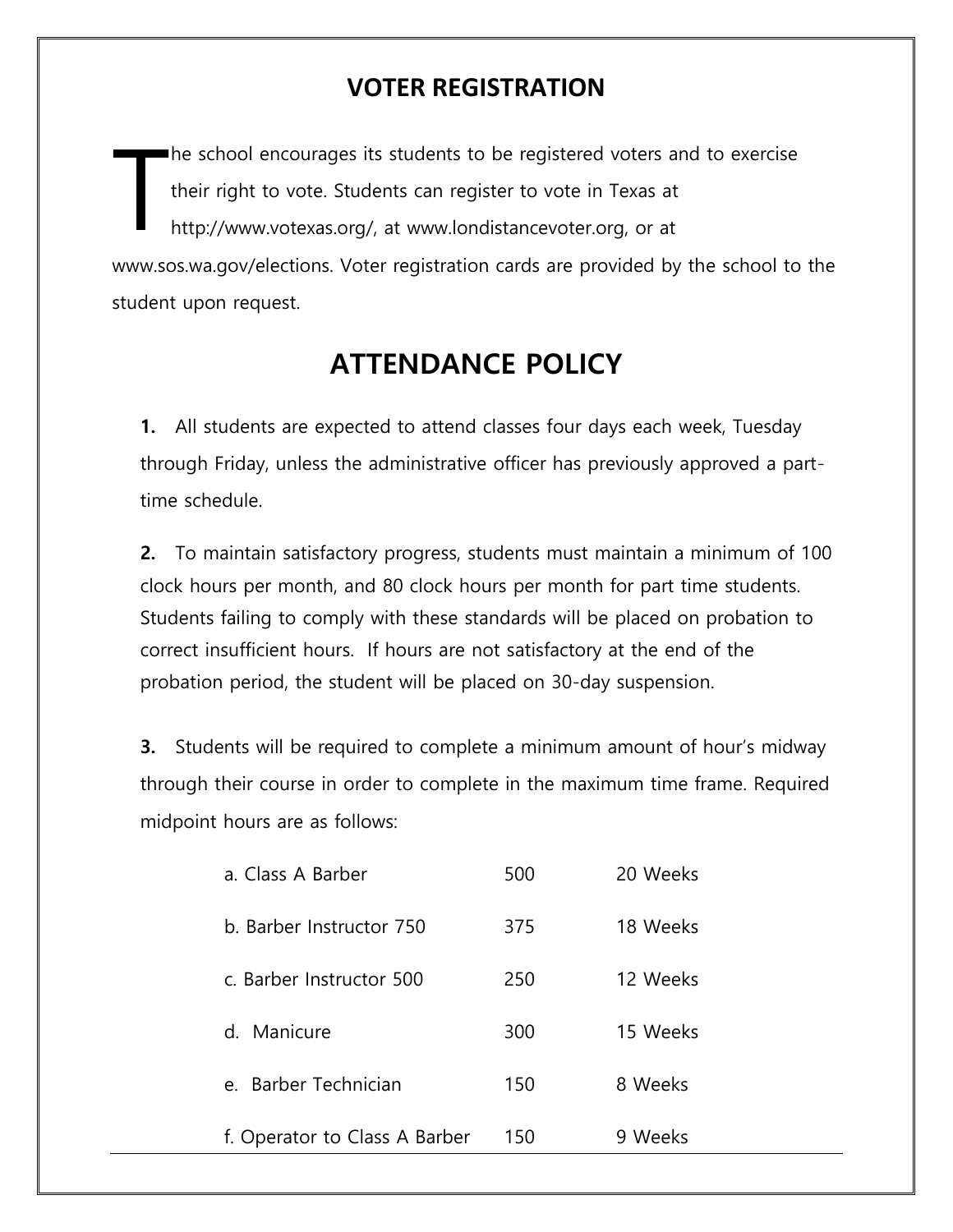### g. Technician/Manicurist 450 22 Weeks

Students that do not meet this requirement will be dropped from their program.

**4.** The electronic clock is the official record of hours. Students must clock in and out when arriving at school, leaving for lunch, returning from lunch, and when leaving school at the end of the day. Each student is responsible for his/her own record and is not allowed to clock in or out for another student.

**5.** Students must make previous arrangements to be absent. In case of an emergency, the student must inform a school administrator (by 8:00 am) on the day of the absence.

**6.** Students are allowed ten (10) absences per year. Any additional excused absence will require appropriate documentation.

## **PROBATION**

robation is a thirty (30) day trial period in which a student is permitted to redeem failing grades or bad conduct. A student may be placed on probation for the following reasons: tardiness, misconduct, unexcused absence, and failing to maintain a passing average in the theory class. At the end of the probationary period, the student will be reevaluated. If satisfactory progress is made, the probation will be lifted. If unsatisfactory progress is made, the student will be suspended for thirty (30) days. P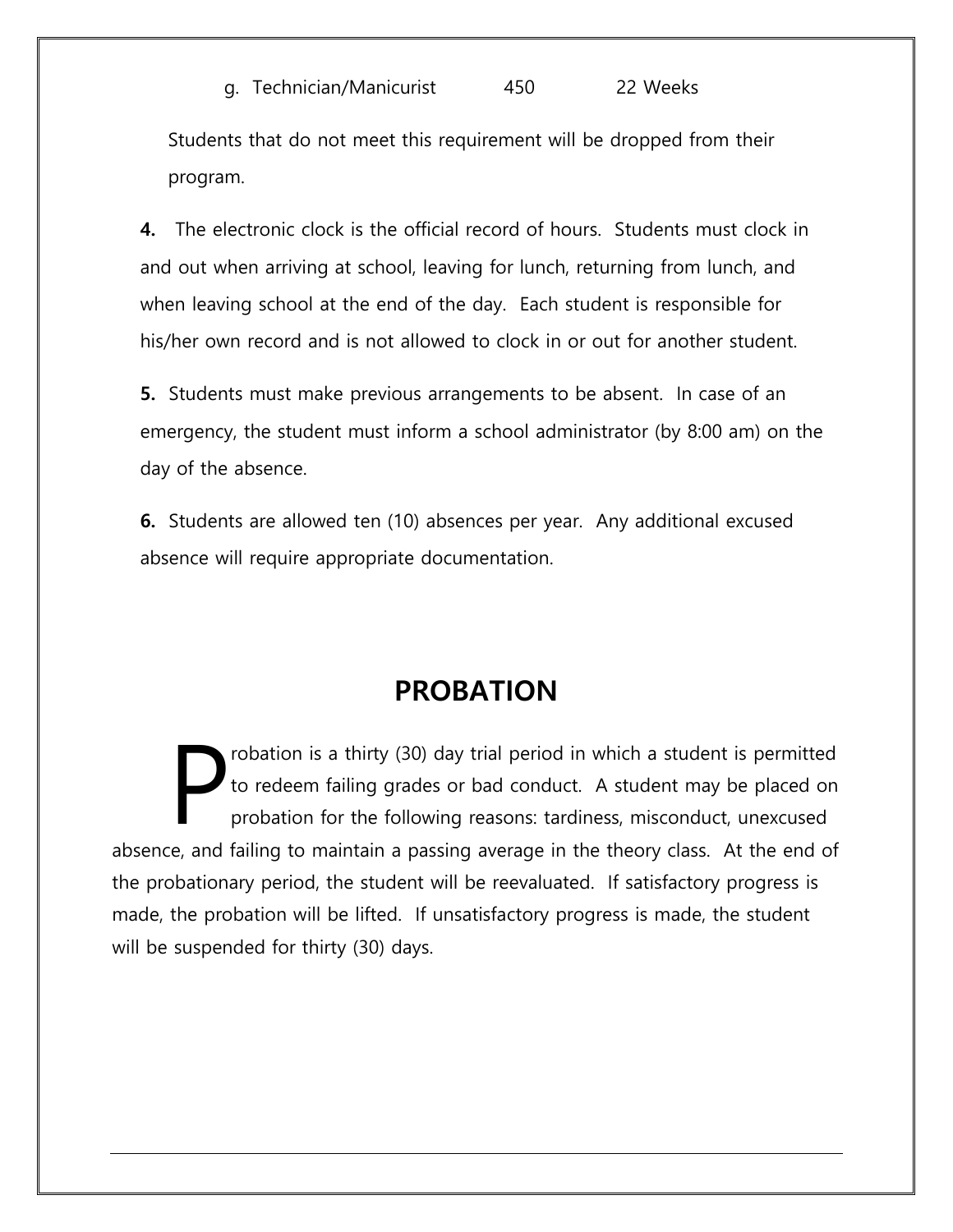# **OSHA REQUIREMENTS**

In compliance with United States Department of Labor Occupational Safety and Health Administration requirements, the school advises its students of the chemicals used in barber/related training. During the course work the student learns about the importance of safety in the work place for chemicals used in barber or related training. During each unit of study, students are apprised of the various chemicals used and safe practices that apply. The school endeavors to facilitate a safe environment for staff and students by teaching the proper and safe use of equipment, tools, and products. The school does not assume responsibility for injuries resulting from improper or unsafe use of equipment, tools, or products

# **STATE LICENSING REQUIREMENTS**

Occupations Code, Chapter 1601 Administered by the Texas Department of Licensing and Regulation *(Effective September 1, 2017)*

## **SUBCHAPTER F. GENERAL CERTIFICATE, LICENSE AND PERMIT REQUIREMENTS**

### **Sec. 1601.251. Certificate, License, or Permit Required.**

(a) A person may not perform or offer or attempt to perform any act of barbering unless the person holds an appropriate certificate, license, or permit.

(b) Unless the person holds an appropriate certificate, license, or permit, a person may not directly or indirectly use or cause to be used any of the following terms, or any combination,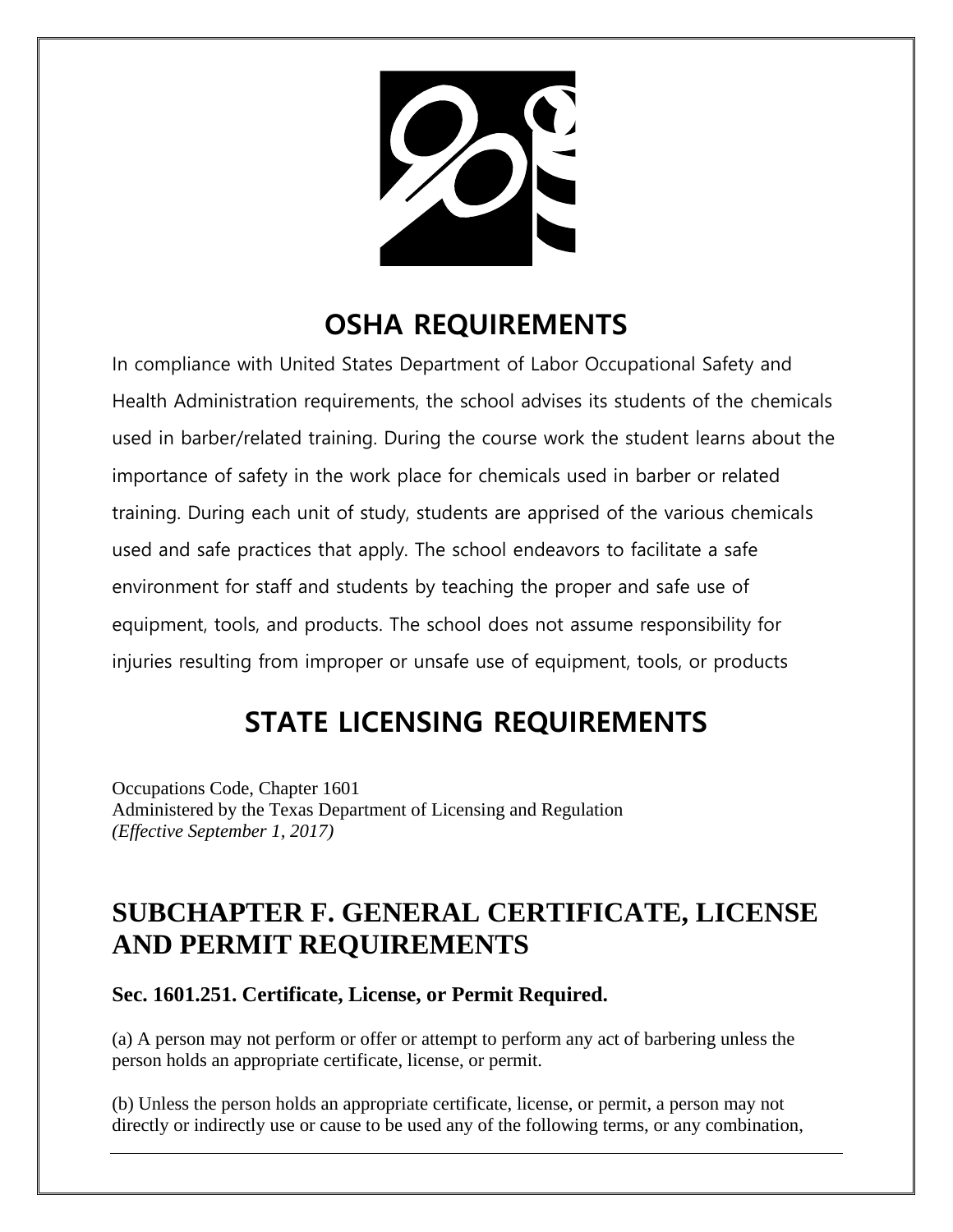variation, or abbreviation of the terms, as a professional or business identification, title, name, representation, asset, or means of advantage or benefit:

(1) "barber" or "barbering";

- (2) "barber school" or "barber college"; or
- (3) "barbershop," "barber salon," or "specialty shop."

(c) Unless the person holds an appropriate certificate, license, or permit, a person may not directly or indirectly use or cause to be used a symbol, or a combination, variation, or abbreviation of symbols, that in any manner creates an impression with the public that the person is qualified or authorized to practice barbering or own or manage a barbershop, specialty shop, or barber school.

### **Sec. 1601.253. Eligibility for Class A Barber Certificate.**

(a) An applicant for a Class A barber certificate must:

(1) be at least 16 years of age; and

(2) pass a written and practical examination demonstrating to the department's satisfaction the applicant's fitness and competence to practice barbering.

(b) The department shall issue a Class A barber certificate to an applicant who:

(1) complies with the application requirements of this chapter;

(2) passes the applicable examination;

(3) pays the required fee; and

(4) possesses the other qualifications required by this chapter.

(c) The commission shall adopt rules for the issuance of a Class A barber certificate to a person who holds an operator license under Chapter 1602. The department shall issue the certificate to an applicant who:

(1) holds an active operator license under Chapter 1602;

(2) completes at least 300 hours of instruction in barbering that includes barber history and shaving through a commission-approved training program in a barber school;

(3) passes the examination required under Subsection (a); and

(4) submits to the department:

(A) an application on a form prescribed by the department; and

(B) the required fee.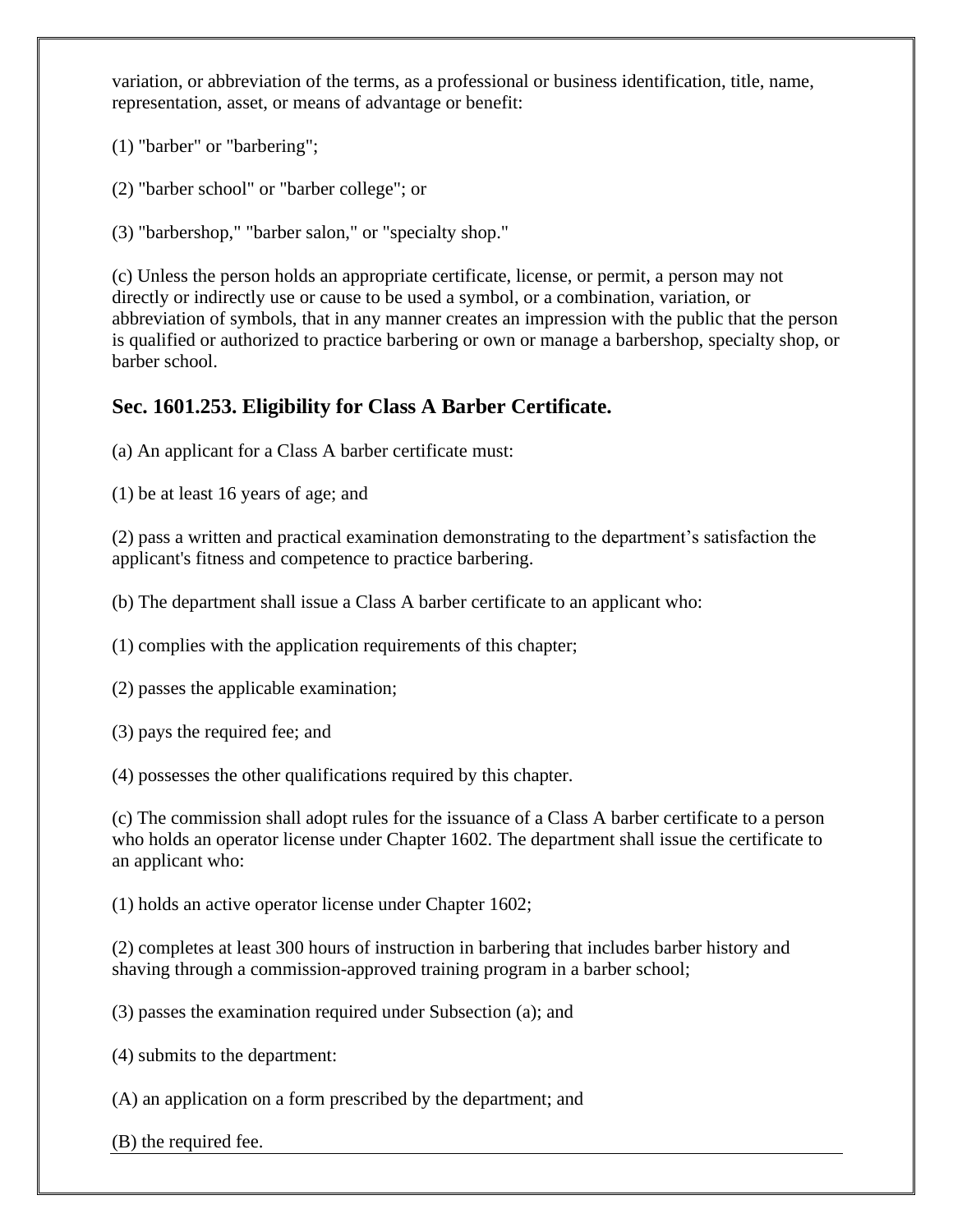### **Sec. 1601.254. Eligibility for Barber Instructor License.**

(a) A person holding a barber instructor license may perform any act of barbering and may instruct a person in any act of barbering.

(b) To be eligible for a barber instructor license, an applicant must:

(1) be at least 18 years of age;

(2) have a high school diploma or a high school equivalency certificate;

(3) hold a current Class A barber certificate;

(4) have completed:

(A) a course consisting of 750 hours of instruction in barber courses and methods of teaching in a barber school; or

(B) at least one year of work experience as a licensed Class A barber and:

(i) have completed 500 hours of instruction in barber courses and methods of teaching in a commission-approved training program;

(ii) have completed 15 semester hours in education courses from an accredited college or university within the 10 years preceding the date of the application; or

(iii) have obtained a degree in education from an accredited college or university; and

(5) pass the required examination.

(c) The commission shall adopt rules for the licensing of specialty instructors to teach specialty courses in the practice of barbering as defined by Sections 1601.002(1)(C)-(H).

### **Sec. 1601.256. Eligibility for Barber Technician License.**

(a) A person holding a barber technician license may:

(1) perform only barbering as defined by Sections 1601.002(1)(C), (D), (F), and (G); and

(2) practice only at a location that has been issued a barbershop permit.

(b) An applicant for a barber technician license must:

(1) be at least 16 years of age;

(2) have completed the seventh grade or the equivalent of the seventh grade;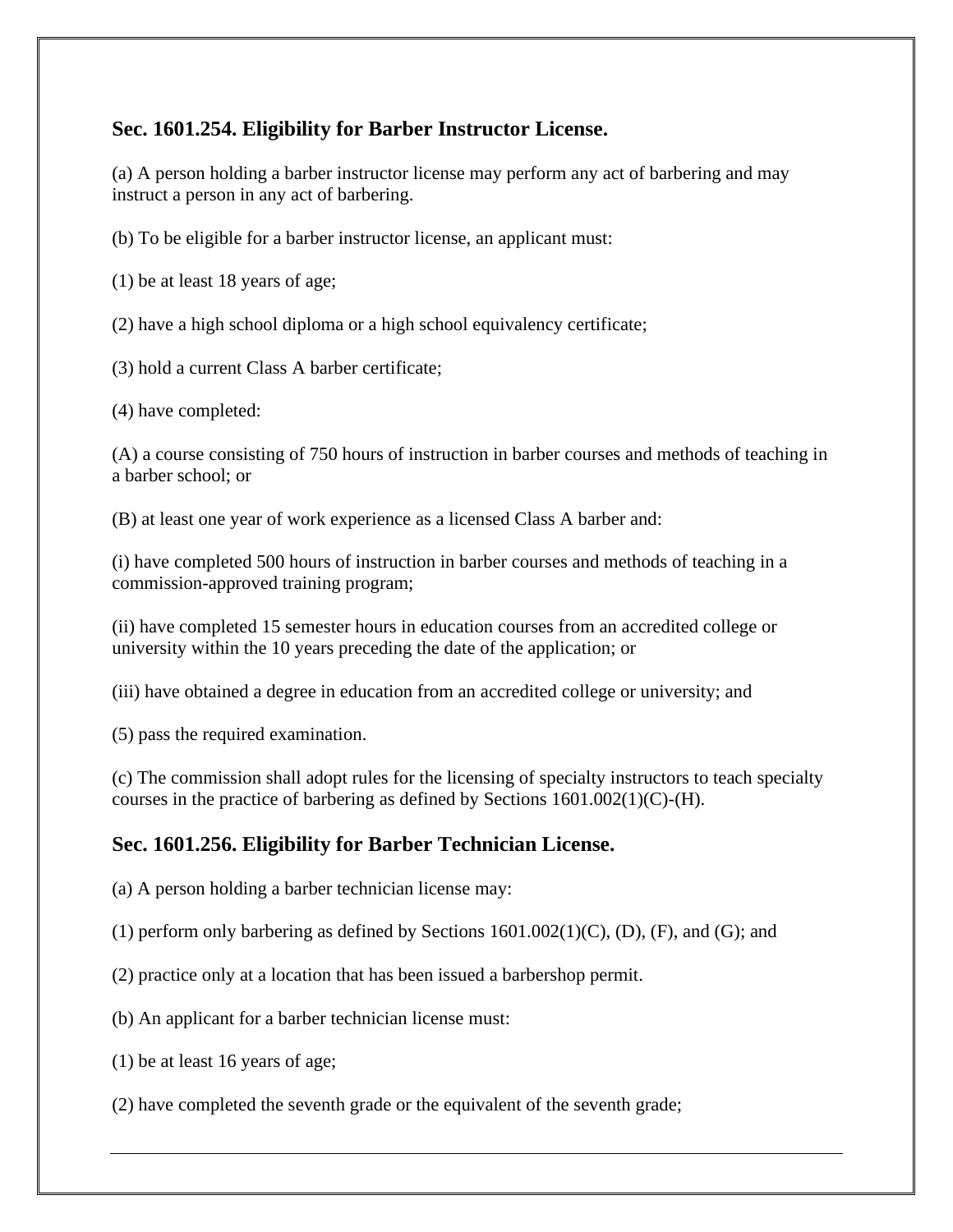(3) have completed a course of instruction in a commission-approved training program consisting of not less than 300 hours in a period of not less than eight weeks; and

(4) submit the required fee with the application.

(c) The course of instruction described by Subsection (b)(3) must include the theory and practice of:

- (1) laws governing the practice of barbering in this state;
- (2) hygienic bacteriology;
- (3) histology of the skin, muscles, and nerves;
- (4) the structure of the head, neck, and face;
- (5) elementary chemistry relating to sterilization and antiseptics;
- (6) common disorders of the skin;
- (7) massage and manipulation of the muscles of the scalp, face, and neck;
- (8) shampooing;
- (9) the administration of facial treatments;
- (10) the preparation of patrons and making of appointments; and
- (11) any other services within the scope of barbering under Subsection (a).
- (d) The department shall issue a barber technician license to an applicant who:
- (1) possesses the qualifications described by Subsection (b);
- (2) passes the appropriate examination;
- (3) pays the required license fee; and
- (4) has not committed an act that is a ground for denial of a license.

### **Sec. 1601.257. Eligibility for a Manicurist License.**

(a) A person holding a manicurist license may perform only barbering as defined by Sections 1601.002(1)(E) and (F).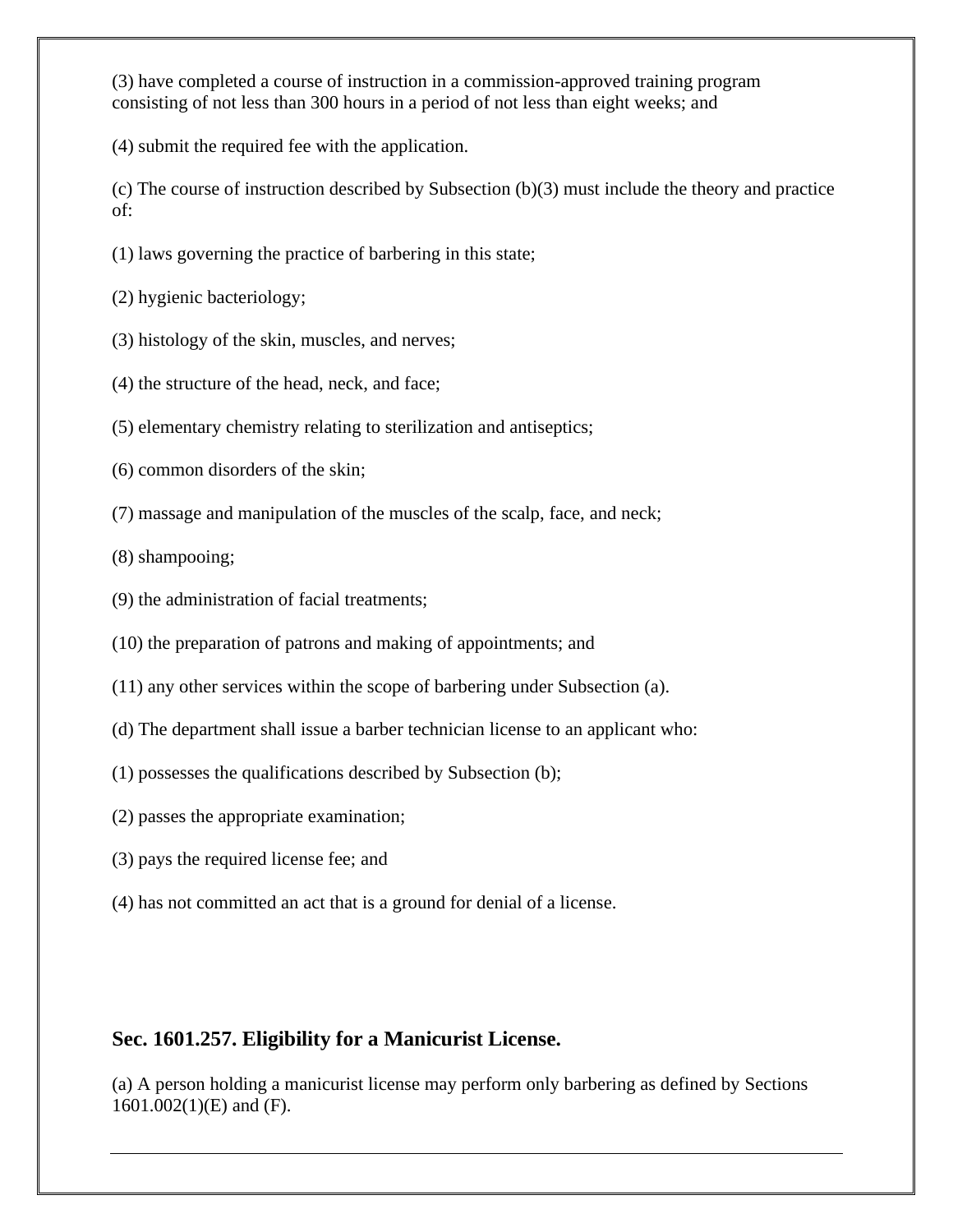- (b) An applicant for a manicurist license must:
- (1) be at least 17 years of age;
- (2) have completed the seventh grade or the equivalent of the seventh grade;

(3) have completed a commission-approved training program consisting of 600 hours of instruction in manicuring; and

- (4) submit the required fee with the application.
- (c) The department shall issue a manicurist license to an applicant who:
- (1) possesses the qualifications described by Subsection (b);
- (2) passes the appropriate examination;
- (3) pays the required license fee; and
- (4) has not committed an act that is a ground for denial of a license.

### **Sec. 1601.260. Eligibility for Student Permit.**

- (a) An applicant for a permit to be a student in a barber school must:
- (1) submit an enrollment application to the department in the form prescribed by the department;
- (2) have completed the seventh grade;
- (3) satisfy other requirements specified by the department; and
- (4) submit with the application the required nonrefundable application fee.

(b) A separate application is required for each enrollment, reenrollment, or transfer enrollment. The application fee applies only to the first enrollment. The department may not charge the application fee for any later enrollment, reenrollment, or transfer enrollment.

### **Sec. 1601.262. Eligibility for Barber Technician/Manicurist Specialty License.**

(a) A person holding a barber technician/manicurist specialty license may perform only barbering as defined by Sections 1601.002(1)(C) through (G).

(b) To be eligible for a barber technician/manicurist specialty license, an applicant must:

(1) submit an application on a form prescribed by the department;

(2) pay the required fee; and

(3) either: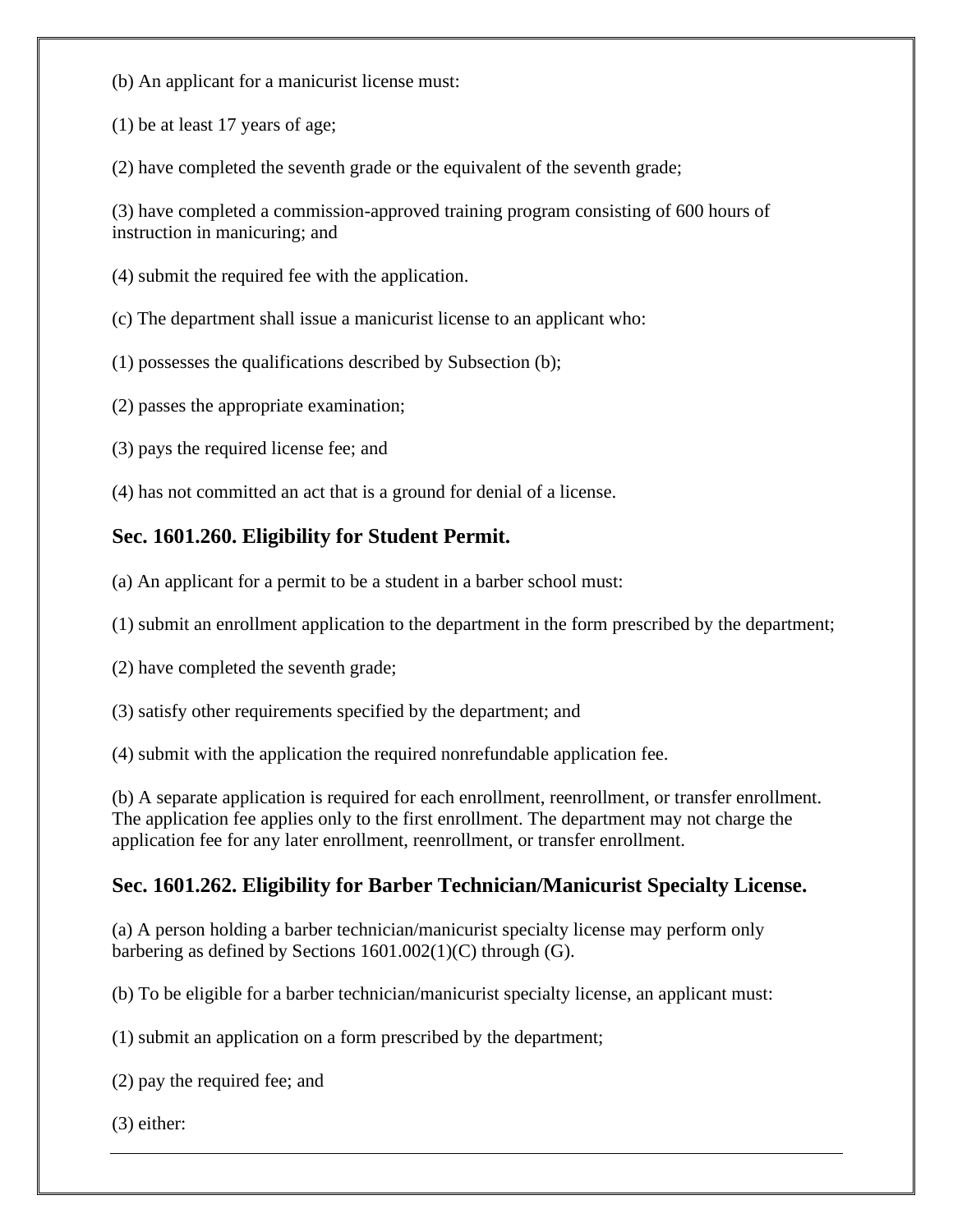- (A) hold both an active barber technician license and an active manicurist license; or
- (B) meet the requirements of Subsection (c).
- (c) An applicant who qualifies under Subsection  $(b)(3)(B)$  must:
- (1) be at least 17 years of age and have completed the seventh grade or its equivalent; and
- (2) have completed:

(A) 900 hours of instruction in a barber technician/manicurist curriculum in a commissionapproved training program; or

(B) 600 hours of instruction in a manicure curriculum and 300 hours of instruction in a barber technician curriculum in a commission-approved training program.

## **GRADUATION REQUIREMENTS**

- 1. Class A Barber Course—1000 hours completed in not less than 6 months. Must also pass the exit exam.
- 2. Instructor 750 Course—750 hours completed in not less than 20 weeks. Must also pass the exit exam.
- 3. Instructor 500 Course—500 hours completed in not less than 13 weeks. Must also pass the exit exam.
- 4. Manicure Course—600 hours completed in not less than 16 weeks. Must also pass the exit exam.
- 5. Barber Technician Course—300 hours completed in not less than 8 weeks. Must also pass the exit exam.
- 6. Barber Refresher Course—300 hours completed in not less than 8 weeks. Must also pass the exit exam.
- 7. Operator to Class A Barber Course—300 hours completed in not less than 9 weeks. Must also pass the exit exam.
- 8. Technician/Manicurist Course—900 hours completed in not less than 24 weeks. Must also pass the exit exam.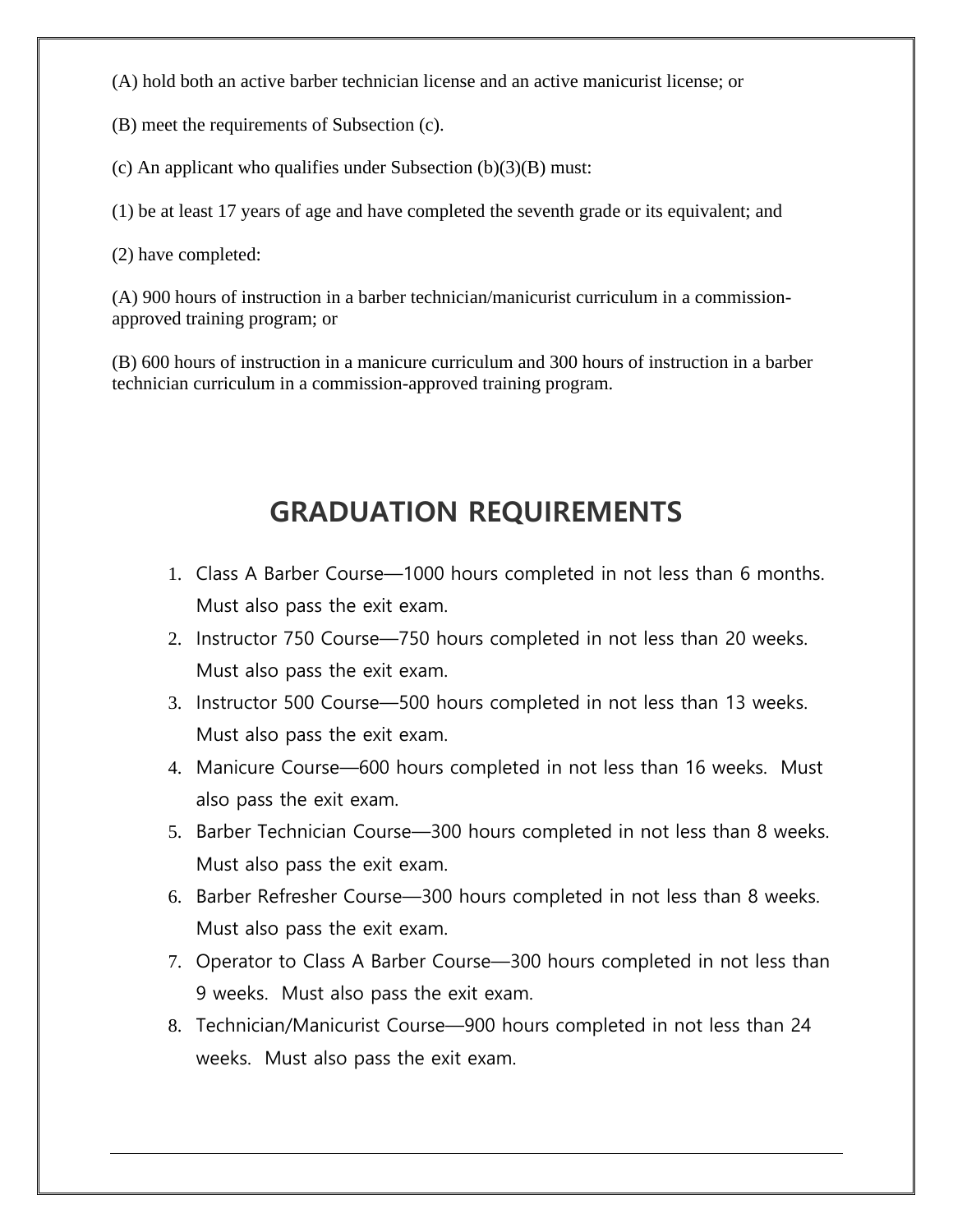# **CERTIFICATE OF COMPLETION/RECORDS/TRANSCRIPTS**

Upon successful completion of the selected course requirements, an overall grade average of 75, and no financial obligations to the school, graduates will be awarded a diploma. Lubbock Hair Academy maintains student records and stores them in fire proof safe cabinets. Electronic copies of records are backed up and stored off campus. Copies of records/transcripts are available upon request.

## **COMPLETION, PLACEMENT, AND LICENSURE RATES**

| Program                       | Enrolled | Still Enrolled | Completers | Completers<br>employed in the field | Completion<br>Rate | Employed<br>Rate |
|-------------------------------|----------|----------------|------------|-------------------------------------|--------------------|------------------|
| Class A Barber                | 24       | 15             |            | 51                                  | 78%                | 72%              |
| Instructor 750                |          |                |            | OI                                  |                    | 0                |
| Instructor 500                |          |                |            | $\Omega$                            | 0%                 | 0%               |
| Manicure                      |          |                |            | OI                                  |                    | $\Omega$         |
| Barber Technician             |          |                |            | 0l                                  |                    | $\Omega$         |
| Operator to Class<br>A barber |          |                |            |                                     | 100%               | 100%             |
| Technician/Manic<br>ure       |          |                |            | 0                                   |                    | $\Omega$         |

Reporting period year ending 06/30/2020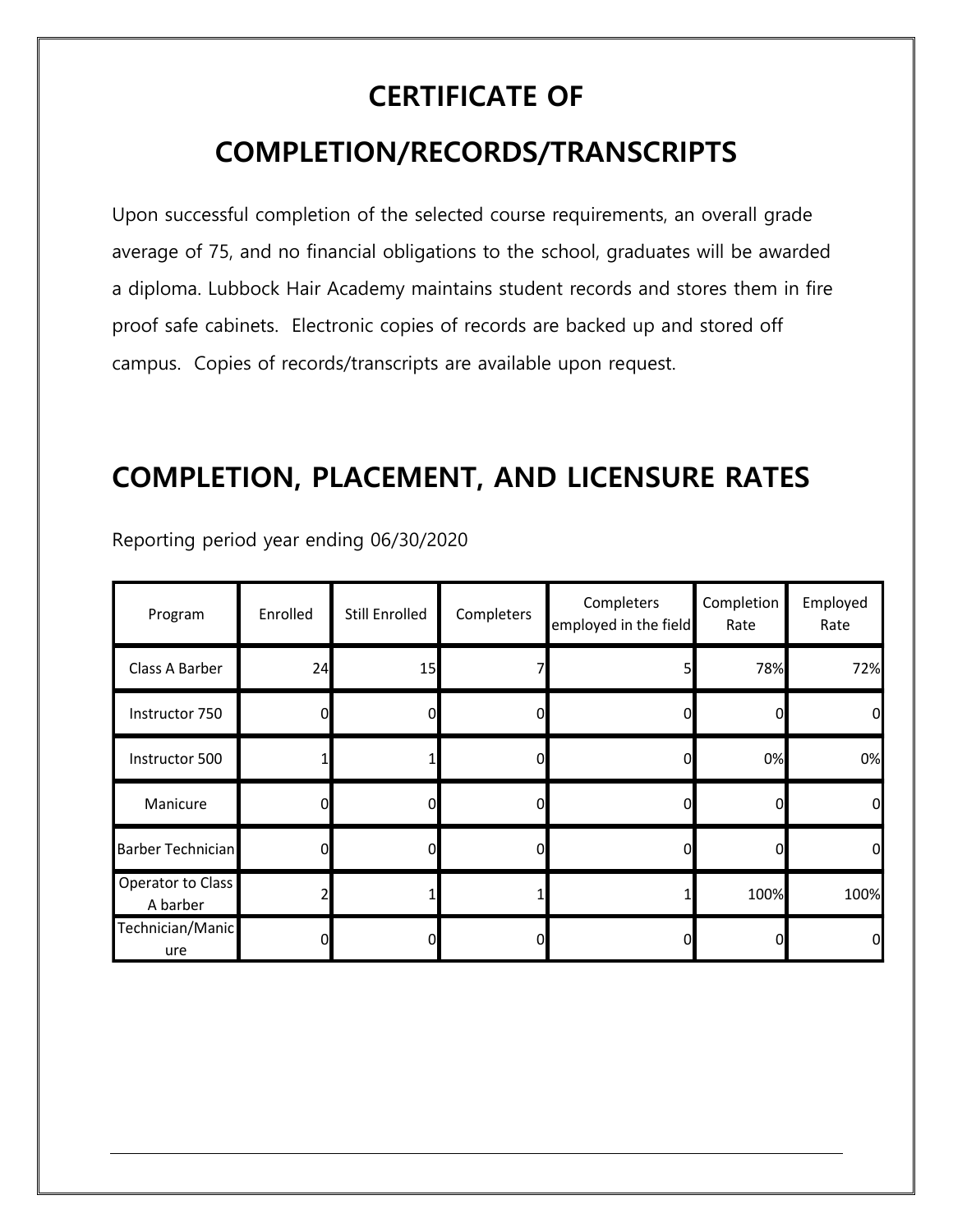

# **JOB PLACEMENT AND CAREER OPPORTUNITIES**

Graduates are qualified to choose from the following career opportunities in the hair/nail industry:

- Employee of an established business
- Self-employed in an established business
- Owner of a business
- Employee of distributors and major manufactures of hair/nail products.

•

The Lubbock Hair Academy cannot guarantee employment for students; however, school

Administrators make every effort to establish contact between graduates and prospective employers.

# **TRANSFER POLICY**

If a student wants to transfer from one school to another, the TDLR requires a school administrator from the transferring school to notify the TDLR of the transfer by returning the student's dates of attendance and completed hours. The TDLR does not allow any student to transfer hours from one program to another within the same school.

Also, Lubbock Hair Academy requires an incoming transfer student to submit an application for enrollment. The Academy will inform the student of his/her acceptance within three days, and if accepted, the student is required to pay a \$75.00 transfer fee.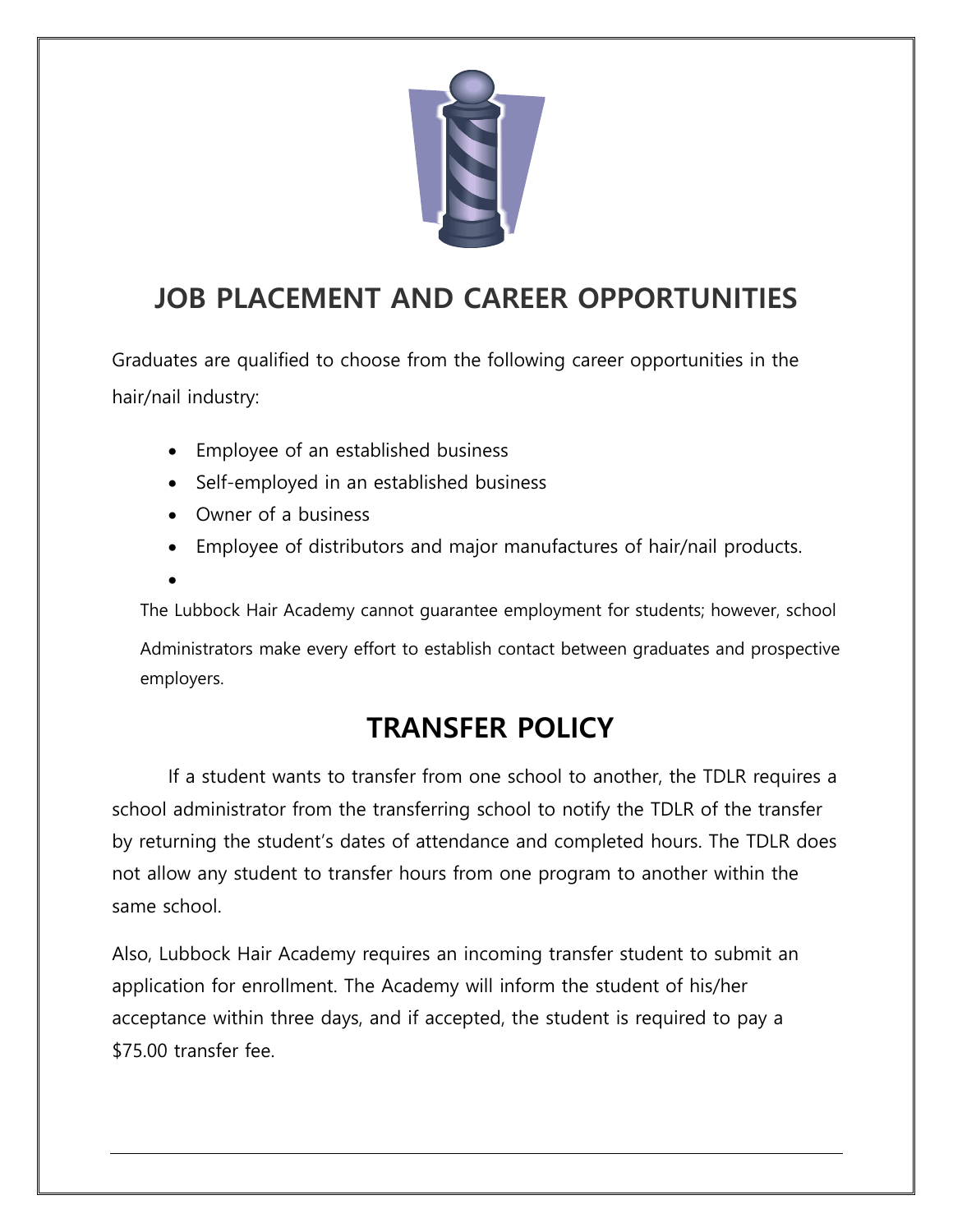# **LEAVE OF ABSENCE**

student's request for a leave of absence for personal or medical reasons will be considered on an individual basis. A leave of absence cannot exceed one hundred eighty (180) days. All requests for a leave of absence must be submitted in writing with proper documentation attached and approved by a school administrator. A

## **WITHDRAWAL**

ny student wishing to withdraw from the Lubbock Hair Academy must inform a school administrator of his/her withdrawal in writing. If the student is under the legal age of 18, the student's parent or guardian must submit the written notice. A

# **REENROLLMENT**

f a student who has withdrawn from the Lubbock Hair Academy wishes to reenroll, the student must submit a new enrollment application. If the student is accepted, he/she must pay any outstanding tuition or fees due the Academy before returning to classes. I

## **MAKE-UP WORK**

I tudents must make up all class work for both excused and unexcused absences through arrangement with his/her instructor. S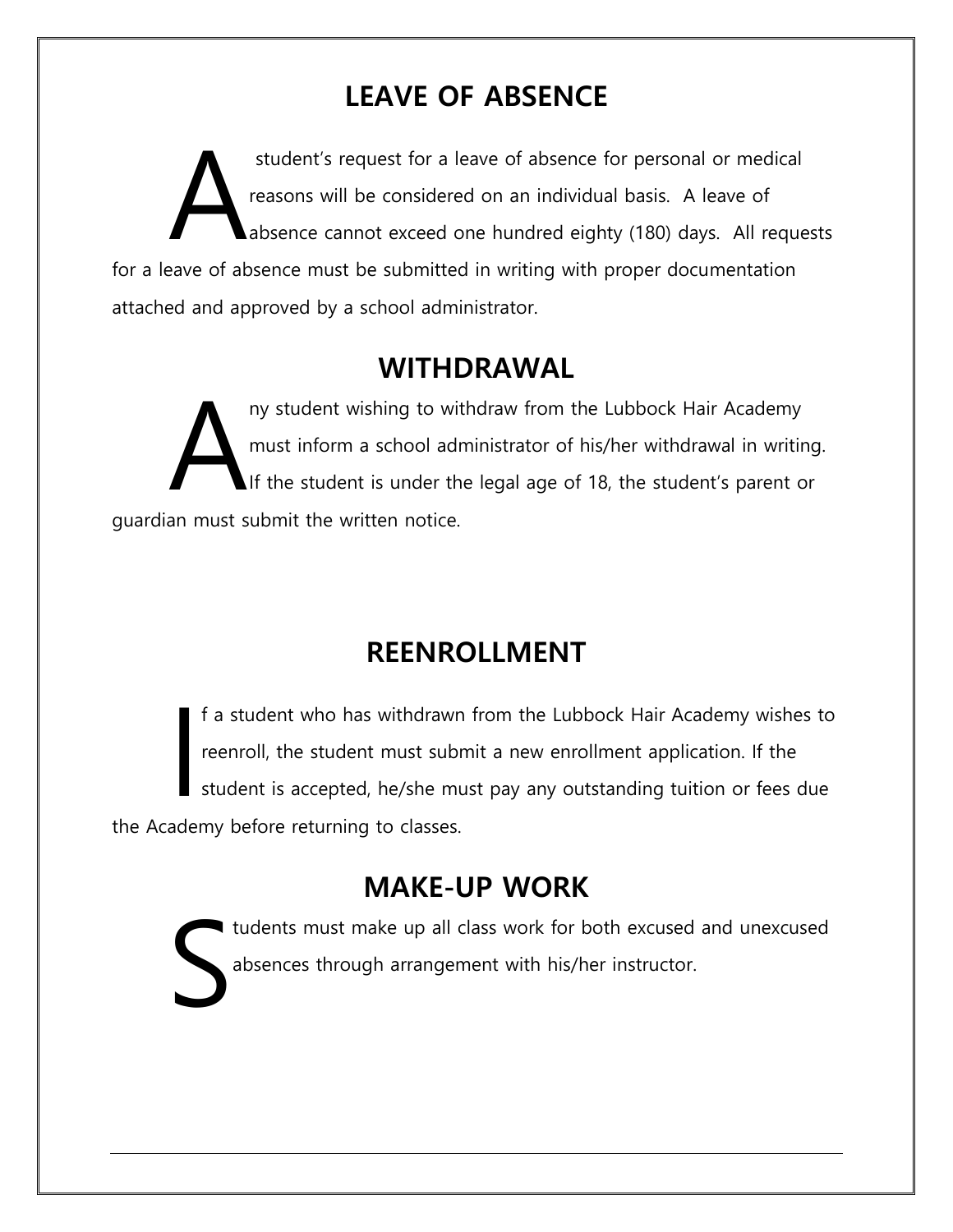## **SEXUAL HARASSMENT**

he Lubbock Hair Academy will ensure that no school employee, student, or guest of the school engages in any improper conduct. All employees of the school will endeavor to prevent students from sexually harassing other students, school employees, clients or guests. A student's failure to comply with these policies will result in dismissal, termination, and/or prosecution. T

## **GRIEVANCE POLICY**

ny student who has a grievance or complaint with the policies and/or procedures of the school should bring such grievance or complaint to the attention of the administration office of the school. The grievance can be delivered verbally but must always be accompanied by a written and dated statement indicating clearly and precisely the nature of the grievance or complaint and a proposed resolution if resolution is requested of the school. The school administration will then respond to the grievance or complaint in a timely manner. If the resolution offered by the administration does not resolve the grievance or complaint, the above mentioned correspondence will be forwarded to the Texas Department of Licensing and Regulation, P.O. Box 12088, Austin, Texas 78701 (512- 463-6599. A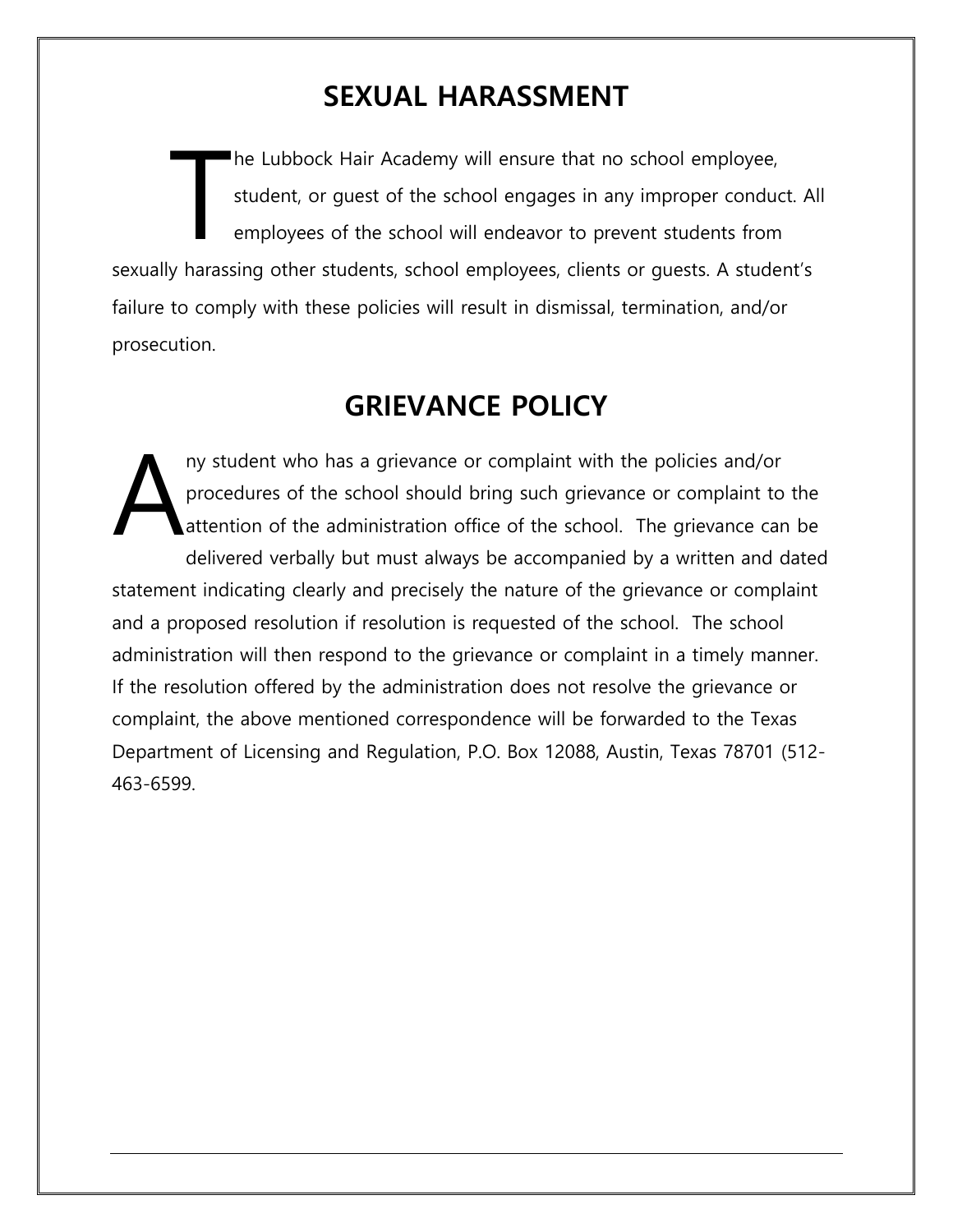## **REFUND POLICY**

The Lubbock Hair Academy has a fair and equitable policy for the refund of tuition, fees, and other institutional charges in the event the Academy cancels a class or if a student does not enter or does not complete the period of enrollment for which the student has been charged.

A. A full refund of all tuition and fees will be made if:

1. The student cancels the enrollment agreement no later than midnight of the third day after the date on which the agreement is signed by the prospective student excluding Sunday, Monday, and legal holidays, or

2. If the course for which for which the student is enrolled is canceled by the school, or

3. If the enrollment of the student was procured as a result of a misrepresentation made in the advertisement or promotional materials of the school or by the owner or representatives of the school.

B. Partial refunds will be made as follows:

1. Refund computations will be based on the number of clock hours the student has successfully completed through the last day of attendance as follows:

| % Of Required Clock Hours | % Refunded bytheSchool |  |  |  |
|---------------------------|------------------------|--|--|--|
|                           |                        |  |  |  |
| $.01 - 10 \%$             | 90%                    |  |  |  |
| 10.01% and up to 20%      | 80%                    |  |  |  |
| 20.01% and up to 30%      | 70%                    |  |  |  |
| 30.01% and up to 40%      | 60%                    |  |  |  |
| 40.01% and up to 50%      | 50%                    |  |  |  |
| 50.01% and up to 60%      | 40%                    |  |  |  |
| 60.01% and above          | 0%                     |  |  |  |
|                           |                        |  |  |  |

2. The portion of the required clock hours is defined as: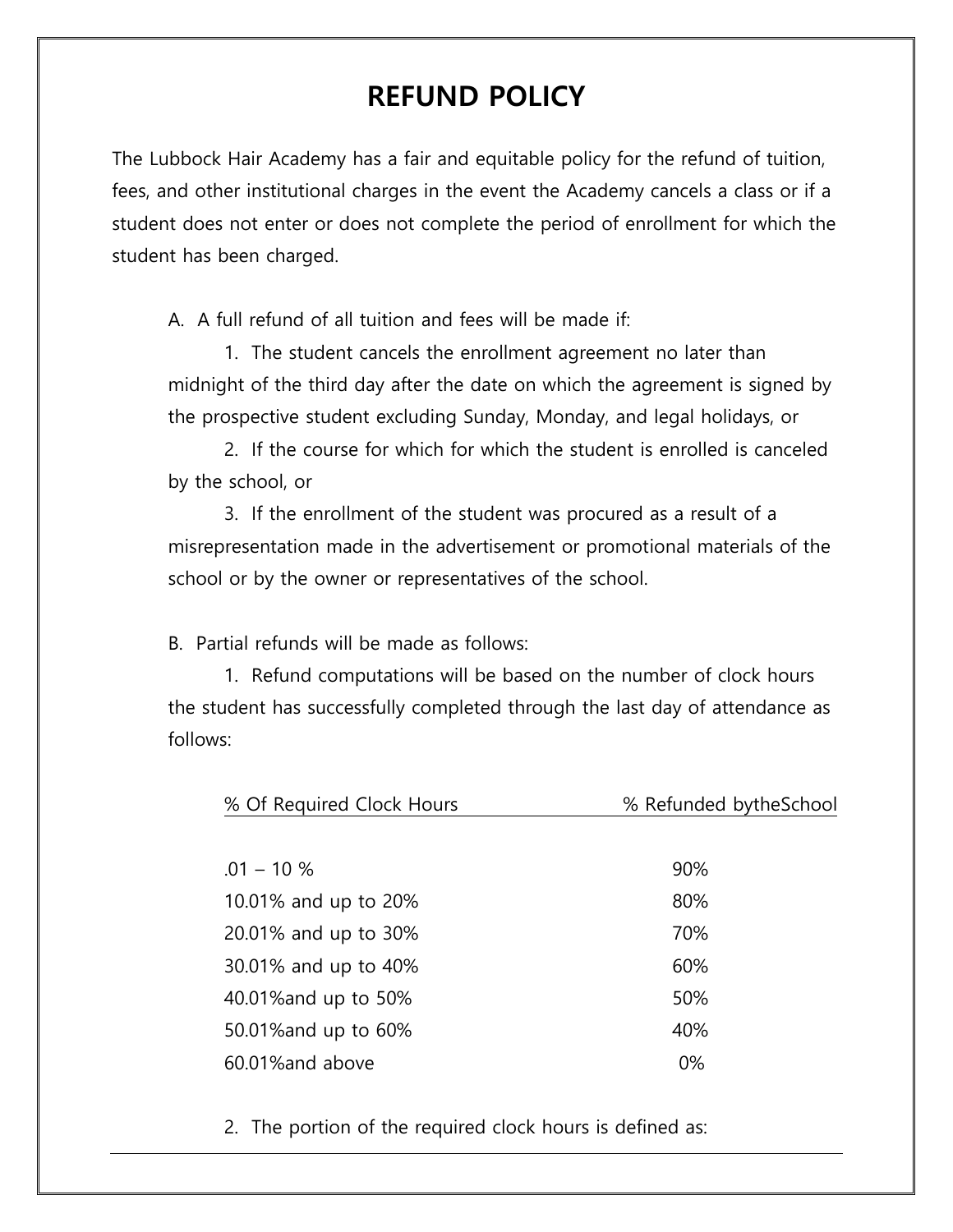### Number of Hours Completed\_\_\_\_\_\_\_\_

Number of Hours Required to Complete Course

3. Refunds, when due, will be made without requiring a request from the student.

4. Refunds, when due will be made within 30 days of the last day of attendance if written notification has been provided to the school by the student or from the date the school terminates the student or determines withdrawal by the student.

C. All extra costs such as equipment and state fees are non-refundable and are not considered in the refund computations when they are purchased from some other place than the school. These items are considered nonreturnable, non-reusable, and the property of the student.

## **RULES AND REGULATIONS**

- 1. Students must promptly greet clients at the front door and treat them with respect and dignity. Refusing to serve a client will lead to a suspension of not less than three days.
- 2. Students must wear clean lab coats or smocks at all times.
- 3. Students are expected to be on time and attend class as outlined in the Attendance Policy.

 Failure to do so will result in disciplinary action. All students are required to notify a staff member when tardy or absent.

a. Tardiness: (morning & lunch)

(Any time after 10:00 a.m. is counted as an absence)

3 per month =1 day suspension

6 per month  $=3$  day suspension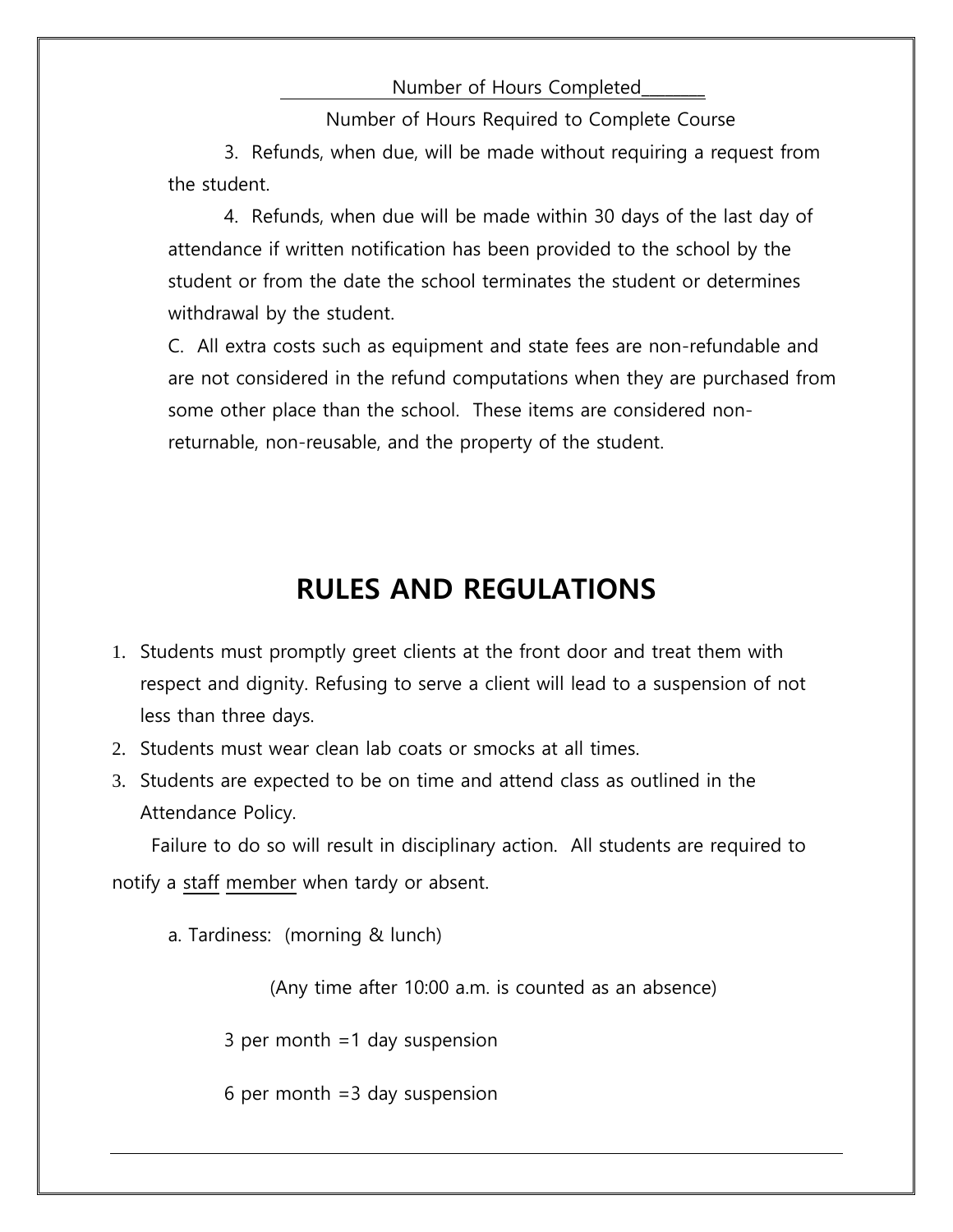- b. No show: 1-day suspension
- c. Part-time students: Require 20 hours (minimum) per week. Less than 20 hours per week
	- 1-day suspension
- d. All missed time, tardy, and absence must be made up.
- e. Responsible financial person will be contacted if excess tardiness or absence occurs.
- 4. Part-time students must furnish the school a schedule and abide by that schedule.
- 5. Students must wash hands before serving a client.
- 6. No food or drink is allowed on the clinic floor. Eat and drink only in the school's break room.
- 7. Cell phones are to be on silent mode while in classrooms
- 8. Students are expected to bring all necessary equipment and supplies (toolkit, smock, books, etc…) to school every day. If a student arrives to school without the necessary equipment/supplies, the student will be asked to clock out to go retrieve the necessary equipment and supplies.
- 9. Students must keep their workstation and equipment orderly and follow sterilization and sanitation procedures at all times.
- 10. Student must charge for all services except for his/her immediate family or model. Student may work on immediate family or model on weekdays only.

11. Students may work on each other only with an instructor's permission and only on Tuesdays and Fridays only. Students must prepay for any chemical services.

12. Only topics of ethical, moral and professional subject matter should be discussed on the clinic floor. Unprofessional language, profanity, inappropriate slang, spreading rumors or gossiping should be avoided. Profanity will not be tolerated. Such behavior will result in appropriate disciplinary action including, but not limited to suspension.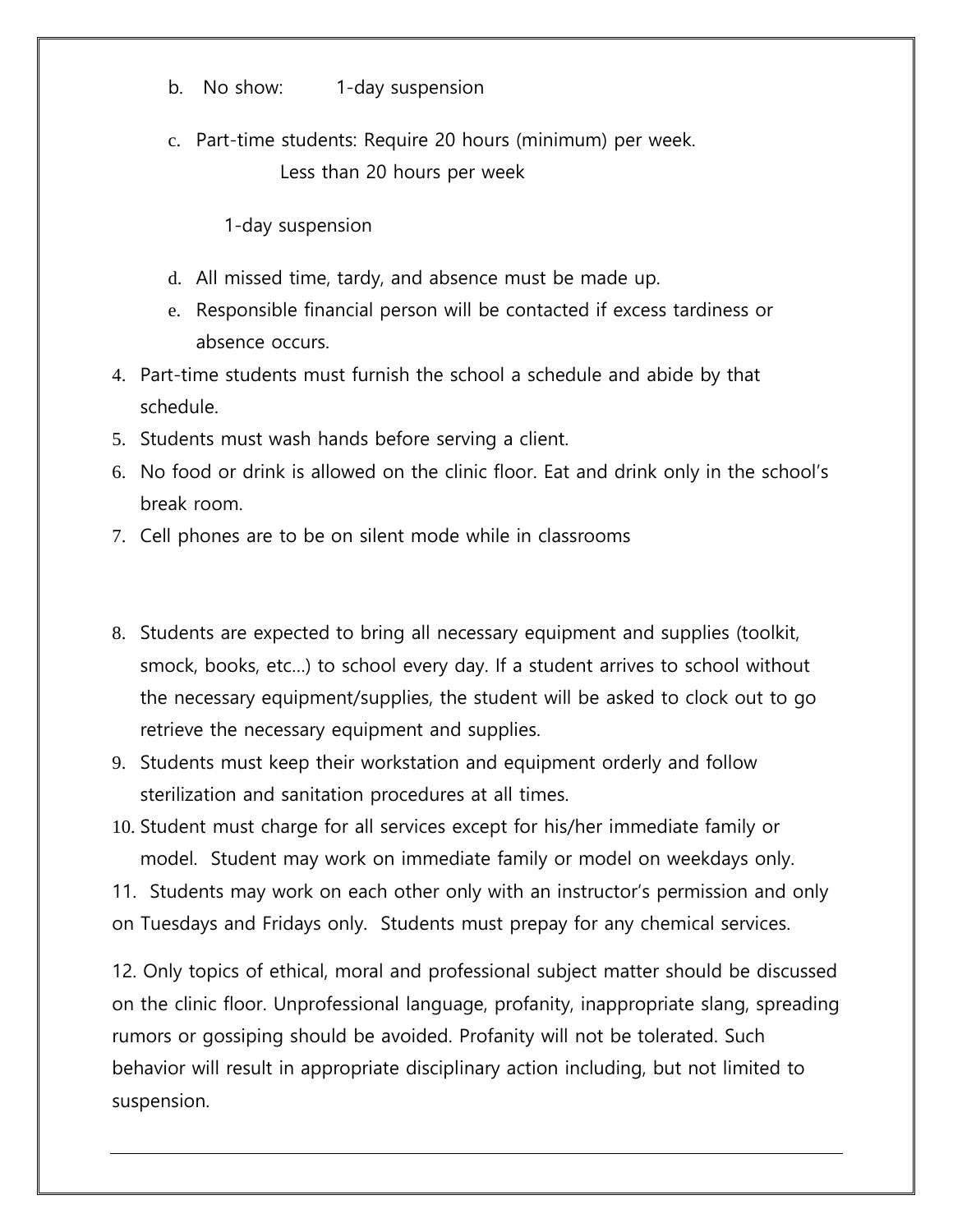13. Drugs or drinking of alcoholic beverages are not permitted on School property or during training times.

14. Students may not engage in conversation with any trainee while he or she is serving a client.

15. Leaving Early: Students are expected to be attend school for the entire day according to their schedule..

16. Students must secure permission from a school administrator to leave the building at any time during training hours.

17. No personal calls are allowed on any office/business phone. Students may use cellular phones when not working on a client.

18. Students must make previous arrangements to be absent. In case of an emergency, the student must inform a school administrator of the absence by 10:00 a.m. the day of the absence.

19. Students must fill out a "Customer Receipt" form at the end of each service performed.

20. Students must have all client services checked by an instructor.

21. Student hours are from 8:30 a.m. to 5:30 p.m., Tuesday-Friday

22. Students may not bring children or guests to the school during school hours.

23. Students must respect each other and their property.

24. Vandalism or theft of personal property on school premises will not be tolerated.

25. Disciplinary action will be taken if a student violates any of these rules and regulations or the direct instructions of school administrators.

26. The school may deny admission, readmission, or continued enrollment to persons whose behavior is considered by the staff to be disruptive, dangerous, or abusive.

27. There is a formal procedure in place for handling student complaints. See Course Catalog for the school's Grievance Policy.